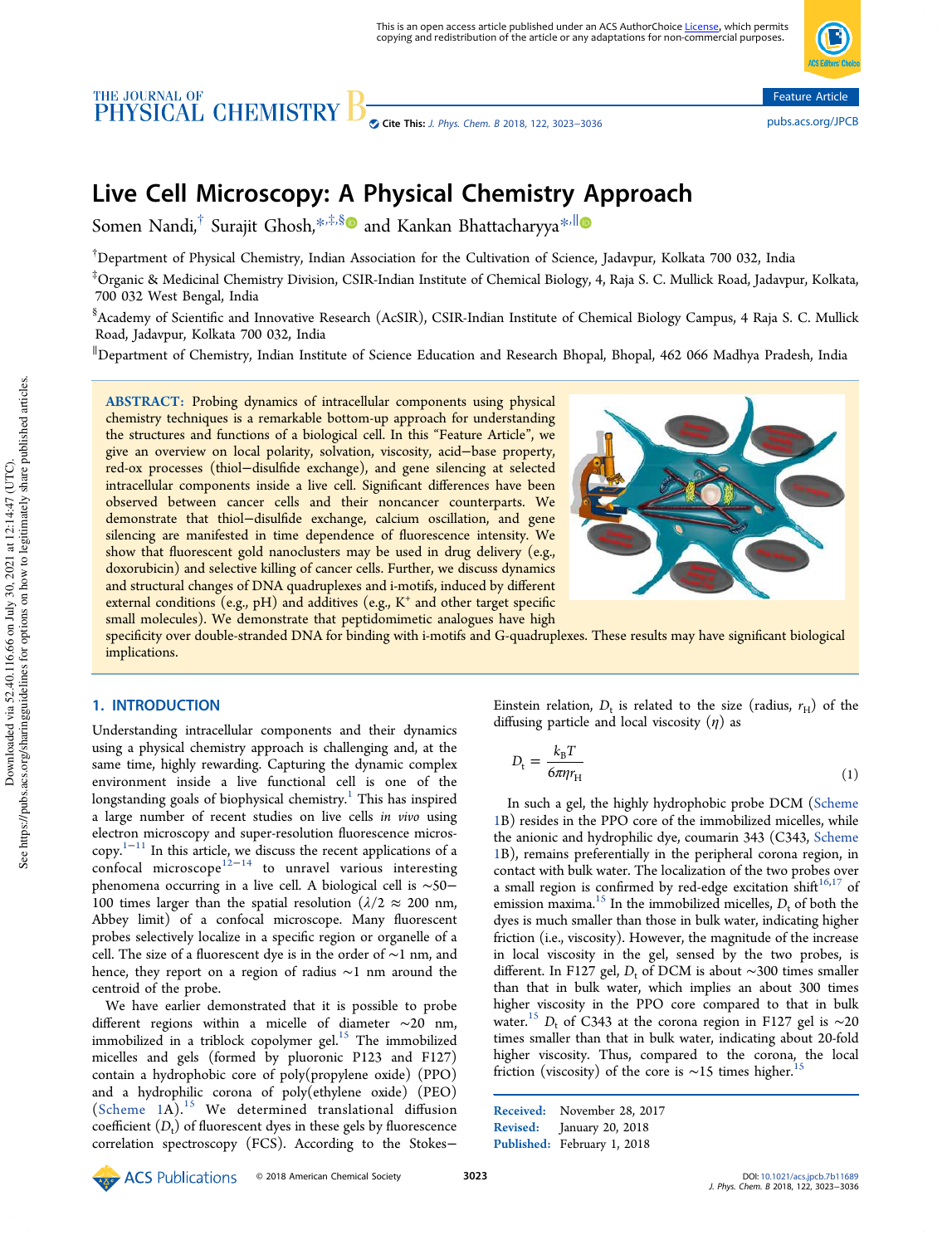Scheme 1.  $(A)$  Representative Picture of Micelle and Gel Formed by Pluoronic P123 and F127, $^a$   $(B)$  Structure of Different Dyes, and (C) Labeling Reaction Scheme of Thiol Group of Proteins by CPM



*a* Adapted with permission from ref 15. Copyright 2009 John Wiley and Sons.

Encouraged by this result, we have explored different regions of a live cell using nanometric fluorescent probes localized in specific locations of a cell. We have attempted to map local polarity, solvation, viscosity, acid−base property, red-ox processes (thiol−disulfide exchange), and gene silencing inside a live cell. In many cases, we have compared a cancer cell with its corresponding noncancer counterpart. We observed remarkable differences between cancer and noncancer cells. These results eventually prompted us to explore drug delivery and selective killing of cancer cells. In this article, we will discuss and highlight some of our recent findings.

## 2. PROBING SELECTED REGIONS OF A CELL

2.1. Local Solvation Environment at Selected Regions of a Live Cell. The local solvation environment (polarity or dielectric constant,  $\varepsilon$ ) controls many complex biological processes or events.<sup>18</sup> For instance, transport of an ion or a proton (i.e., acid−base properties) or an electron requires stabilization of the charged and polar species, through solvation. There are many fluorescent probes whose fluorescence

maximum depends on local polarity and solvation energy.<sup>16−18</sup>

The local polarity may be estimated by labeling different organelles of a live cell with a solvent sensitive fluorescent probe, recording fluorescence spectra under a confocal microscope and then comparing those with the emission spectra of the same dye in simple solvents. $19,20$ 

For a Chinese hamster ovary cell, we used the highly hydrophobic dye, DCM, for the cytoplasm region and DAPI (4′,6-diamidino-2-phenylindole), a DNA binding probe molecule, for the nucleus (where the DNAs reside). $^{21}$  We found that the emission maximum of DCM at cytoplasm resembles that in 2-propanol with a dielectric constant of  $\varepsilon = 15$ . On the contrary, for DAPI, which resides in the highly polar nucleus having a lot of ions (phosphate groups of DNA and counterion), the local polarity (emission maximum) is similar to that in 1:1 methanol–water mixture with  $\varepsilon = 65$ .<sup>21</sup>

Cytoplasm contains a large number of different organelles with different polarity. Using coumarin 153 (C153, Scheme 1B) as a fluorescent probe, we could visualize the cytoplasm, lipid droplets, and the nucleus of a Chinese hamster ovary cell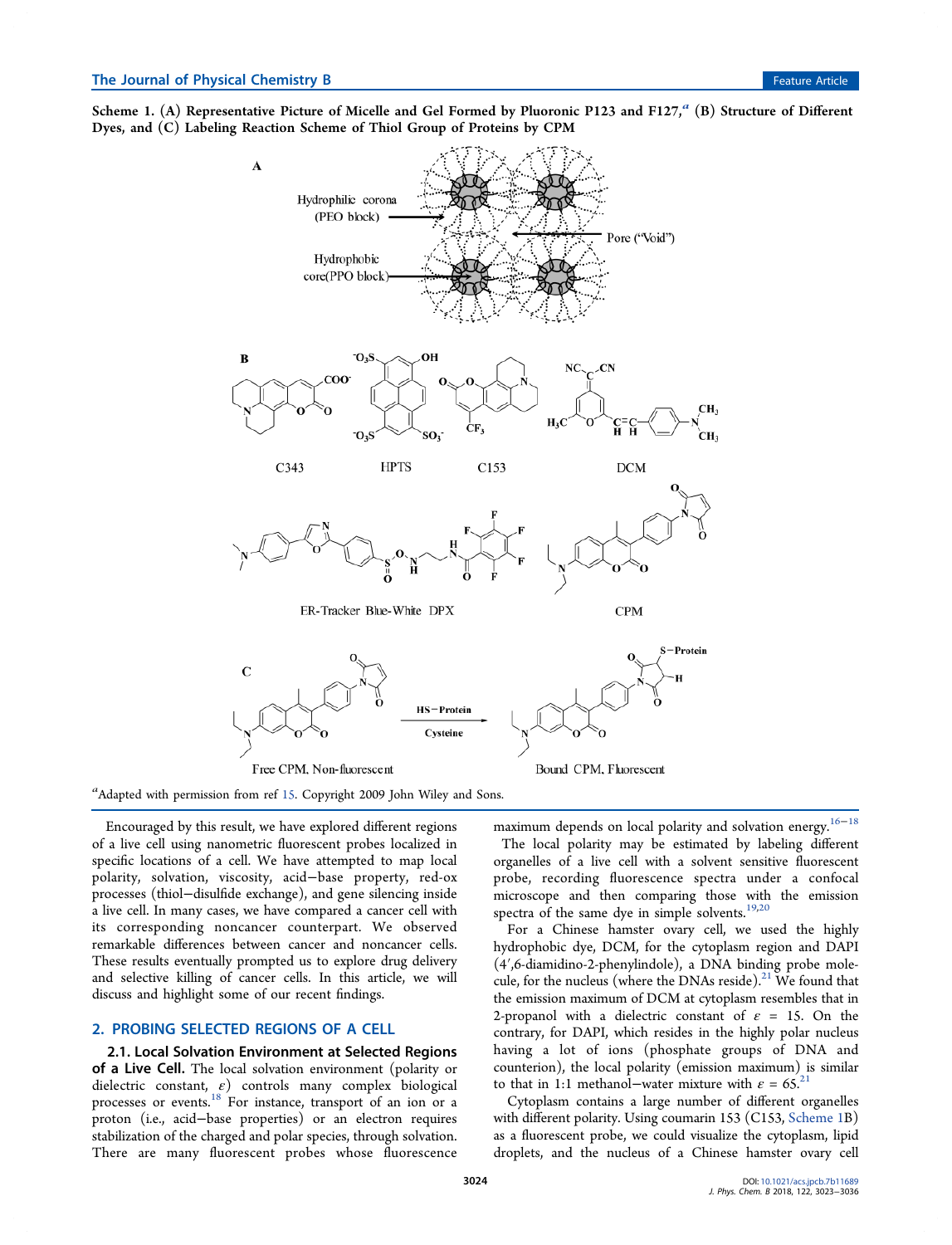

Figure 1. Chinese hamster ovary cell stained by C153 dye: (A) confocal image; (B) emission spectra; and (C) solvation dynamics (decays of solvent correlation function,  $C(t)$ <sup>22</sup> Reprinted with permission from ref 22. Copyright 2013 American Chemical Society.

Table 1. Emission Maxima and Average Solvation Times  $(\langle \tau_{s} \rangle)$  in Different Regions of a Cell Stained by Different Fluorescent Probes21,22,30−<sup>35</sup>

|                           | system           |                                        |                      |                                  |
|---------------------------|------------------|----------------------------------------|----------------------|----------------------------------|
| cell line                 | dye              | region                                 | emission maxima (nm) | $\langle \tau_s \rangle^a$ in ps |
| Chinese hamster ovary     | <b>CPM</b>       | membrane                               | 476                  | 500                              |
|                           | C <sub>153</sub> | cytoplasm                              | 521                  | 1100                             |
|                           | C <sub>153</sub> | nucleus                                | 525                  | 750                              |
|                           | C <sub>153</sub> | lipid droplets                         | 502                  | 3600                             |
| lung cancer (A549)        | <b>CPM</b>       | lipid droplets                         | 476                  | 1600                             |
|                           | C <sub>153</sub> | lipid droplets                         | 495                  | 3750                             |
|                           | <b>CPM</b>       | cytoplasm                              | 468                  | 250                              |
|                           | DAPI             | nucleus                                | 460                  | 300                              |
|                           | C <sub>153</sub> | cytoplasm                              | 533                  | 850                              |
|                           | ER tracker       | endoplasmic reticulum                  | 510                  | 250                              |
| noncancer lung (WI38)     | CPM              | lipid droplets                         | 472                  | 800                              |
|                           | C <sub>153</sub> | lipid droplets                         | 505                  | 1700                             |
|                           | <b>CPM</b>       | cytoplasm                              | 474                  | 400                              |
|                           | DAPI             | nucleus                                | 460                  | 450                              |
|                           | C <sub>153</sub> | cytoplasm                              | 525                  | 1050                             |
|                           | ER tracker       | endoplasmic reticulum                  | 500                  | 1000                             |
| breast cancer (MCF7)      | <b>CPM</b>       | mitochondria (peri-nuclear clustering) | 470                  | 1400                             |
| noncancer breast (MCF10A) | CPM              | mitochondria (discrete)                | 475                  | 850                              |
| $a_{\pm}$ 50 ps.          |                  |                                        |                      |                                  |

(Figure 1). $^{22}$  The lipid droplets appear as bright dots (size ∼800 nm,<sup>22</sup> Figure 1A). The emission maxima of C153 in the nucleus, cytoplasm, and lipid droplets are observed at ∼525, 521, and 502 nm, respectively (Figure 1B). From the emission maxima of C153 in different solvents, the polarity  $(\varepsilon)$  of the nucleus, cytoplasm, and lipid droplets are estimated to be ∼26, 22, and 7, respectively.<sup>22</sup> In the case of the nucleus of the same cell, DAPI reports a much higher polarity  $(\varepsilon = 65)^{21}$  because of the following reasons. DAPI localizes at the minor groove of the double-strand DNA, i.e., near the ions (phosphate groups of DNA and counterions).<sup>23</sup> C153 is a hydrophobic dye which resides in hydrophobic pockets inside the nucleus. The difference of polarity, which was reported by two dyes inside the nucleus of the same cell, reveals the variation of polarity inside a small part of the cell.

There is tremendous recent interest to understand solvation dynamics of "biological water" near a biological system, like protein, DNA, etc.<sup>24-28</sup> It is observed that solvation dynamics of biological water contain a component of ∼100−1000 times slower than that in bulk water ( $\sim$ 1 ps).<sup>24–29</sup> Until recently, biological waters were referred to as those in an aqueous solution of protein, DNA, or other biomolecules. The real biological water, however, resides inside a live cell. $30$ 

Using time-resolved confocal microscopy, we have been able to capture solvation dynamics of real biological water at different locations within a live cell (Table 1).<sup>21,22,30–35</sup> Though the ultrafast femtosecond component of solvation dynamics inside a live cell is still elusive, the experiment with picoseconds time resolution reveals a component in ∼100−1000 ps time scale in the live cell. In the case of Chinese hamster ovary cell stained by C153, the average solvation time  $\langle \tau_s \rangle$  in various regions follows the order of lipid droplets (∼3600 ps) > cytoplasm (∼1100 ps) > nucleus (∼750 ps) (Figure 1C and Table 1).<sup>2</sup>

We found that the endoplasmic reticulum (ER) tracker dye, which localizes at the ER region, is itself a solvation probe. We have used this probe to monitor the solvation dynamics at the ER region of lung cells both in cancer (A549) as well as in noncancer (WI38) cells (Table 1). $35$ 

2.2. Lipid Droplets and Warburg Effect: Cancer vs Noncancer Cells. The accelerated rate of glycolysis in cancer cell and suppression of degradation of pyruvate leads to the formation of fat.36−<sup>39</sup> This results in proliferation of lipid droplets ("fat depot") in a cancer cell compared to a normal cell. This is referred to as the Warburg effect.36−<sup>39</sup> In fact, inhibition of the synthesis of lipid droplets have been suggested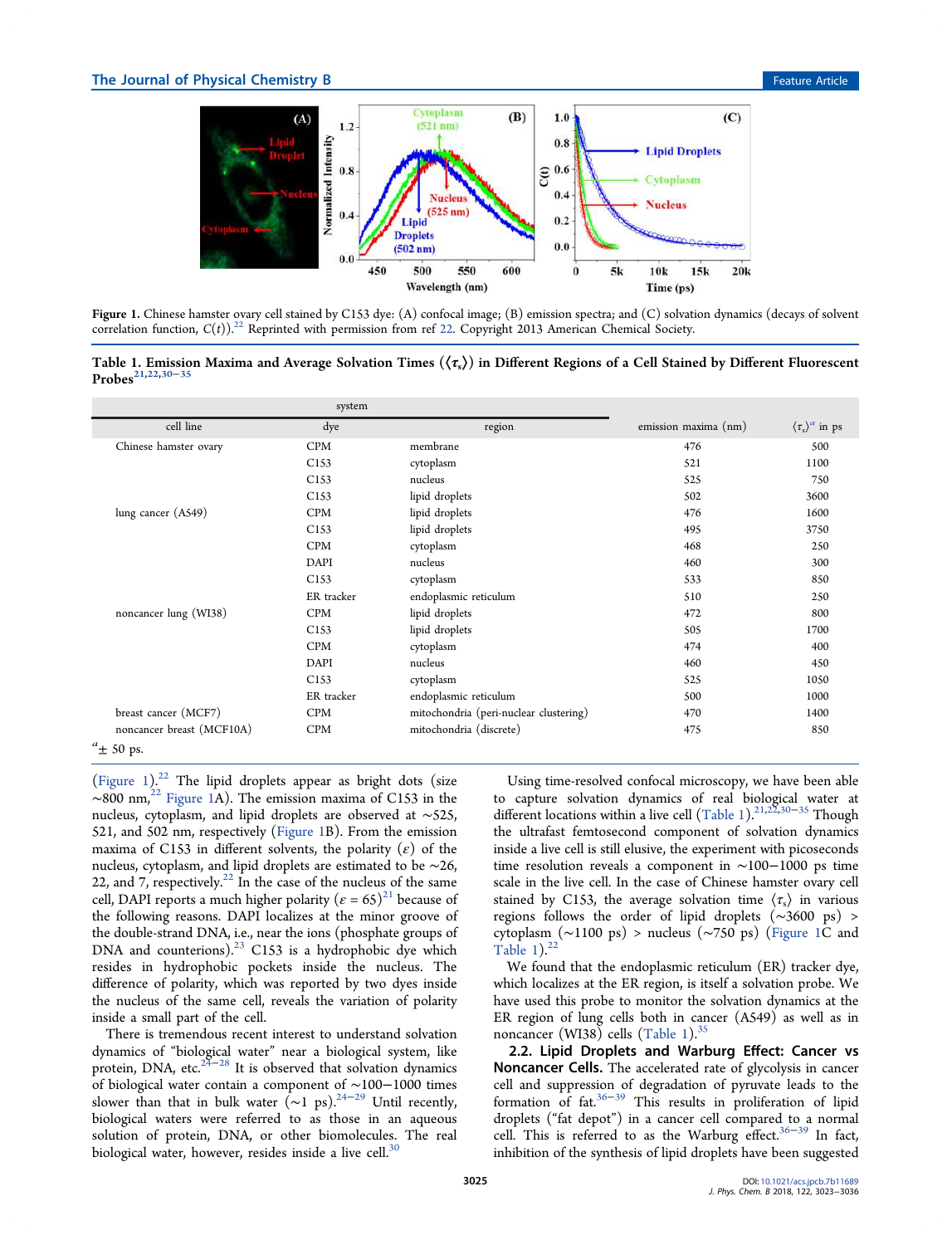to be a therapeutic cure of cancer. $39$  We have compared the number of lipid droplets in a cancer cell with that in a normal (nonmalignant) cell. $31,32$  The lipid droplets can be noncovalently labeled by C153 or nile red.<sup>22,32</sup> The lipid droplets appear as bright dots inside the cell (Figure 2). Comparing



Figure 2. Lipid droplets inside lung cells: (A) WI38 labeled by CPM; (B) A549 labeled by CPM; (C) A549 labeled by nile red; and (D) merged image of  $(B)$  and  $(C)$ .<sup>31</sup> Reprinted with permission from ref 31. Copyright 2015 American Chemical Society.

many cancer and noncancer cells, we found that the number of lipid droplets in a cell is a good diagnostic measure in identification of a cancer cell. In a normal cell, the number of such lipid droplets is below 15  $(\langle 15 \rangle)$ , while the number in a cancer cell is ∼50−100, i.e., about 5 to 10 times higher (Figure  $2A.B$ ).  $31,32$ 

The lipid droplets are surrounded by a coat of a signaling protein (perilipin), which controls their degradation through autophagy. $37$  We have observed that the lipid coat proteins

containing a thiol (SH-protein) group may be covalently labeled by CPM (7-(diethylamino)-3-(4-maleimidylphenyl)-4 methylcoumarin, Scheme 1C).<sup>31</sup>

We have also studied solvation dynamics in lipid droplets using C153 and CPM as a solvation probe (Table 1). The results show that lipid droplets are marked by very slow solvation (∼800−3750 ps), and the emission maximum corresponds to a nonpolar environment (Table 1). $31,32$  The preponderance of nonpolar lipid droplets inside a cancer cell may favor accumulation of hydrophobic molecules in lipid droplets.

2.3. Labeling of Mitochondria by CPM Dye. Mitochondria are widely known as the powerhouse of a cell. They play host to different biochemical processes which are important to the eukaryotic organisms involving metabolism, electron transport reactions, Krebs cycle, ion-channel signaling, etc. In order to monitor how these polar reactions are affected and the dynamics in the local environment of discrete and clustered mitochondria region of the normal breast cell (MCF10A) and breast cancer cell (MCF7), respectively, we have studied solvation dynamics at mitochondria.

We found that for human breast cells, the mitochondria may be labeled by CPM dye (Figures 3 and 4).<sup>33</sup> This indicates that the thiols at the mitochondria are the most reactive in human breast cells. The presence of CPM at the mitochondria is confirmed by a co-localization study with a mitochondria tracker (MT) dye. It is readily seen that the CPM dye localizes in the discrete mitochondria for the noncancerous breast cell (MCF10A) and at the peri-nuclear mitochondria for the cancer cell (MCF7) (Figures  $3$  and 4).<sup>33</sup> This suggests that the thiol groups at the peri-nuclear region are more reactive than the discrete mitochondria for the cancer cell.

The average solvation times for both of the cell-lines (∼850 ps for MCF10A and ∼1400 ps for MCF7, Table 1) reveal that the discrete mitochondria of a noncancer cell (MCF10A) exhibits almost ∼2-fold faster solvation dynamics as compared to that of a cancer cell (MCF7).<sup>33</sup> This demonstrates that CPM, bound to the thiol groups of various proteins in the mitochondrial clustered region, is less exposed to the solvent residing in the mitochondrial matrix and plays a vital role in regulating efflux and transport of ions.

2.4. Labeling of Cell Membrane by CPM Dye. In the case of the Chinese hamster ovary cell, we found that the thiols at the membrane are most reactive and one can specifically label the membrane region with CPM dye. $34$  The thiols of the cell surface (i.e., exofacial thiols) play a very important role in transfection, and thus, the labeling of exofacial thiols is useful to study the processes occurring at the cell surface. We have



Figure 3. Co-localization of CPM with mitochondria tracker dye (mitotracker green, MT green) in discrete mitochondria of normal breast cell: (A) CPM, (B) MT-green, and (C) both.<sup>33</sup> Reprinted with permission from ref 33. Copyright 2015 American Chemical Society.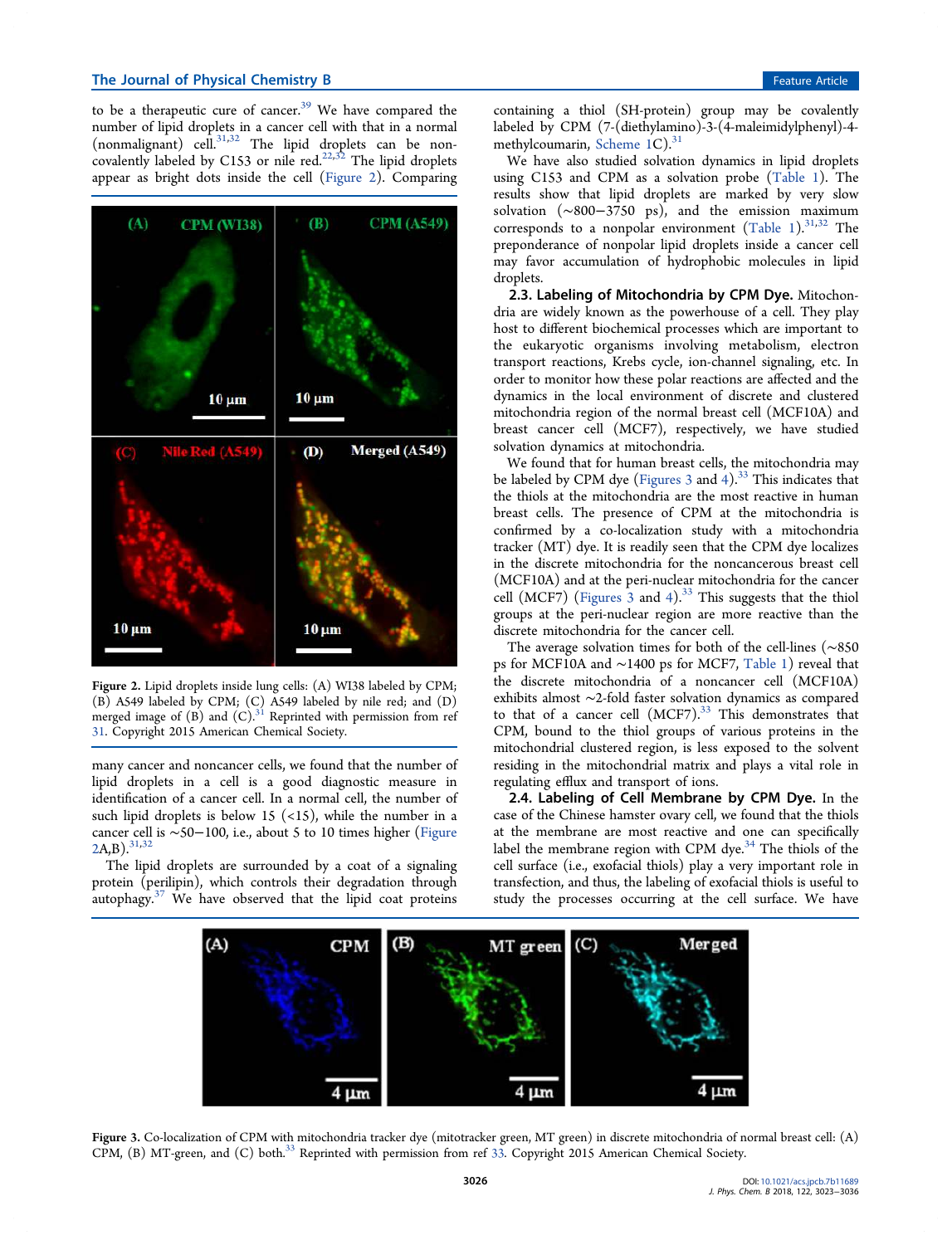

Figure 4. Co-localization of CPM with mitochondria tracker dye (MT) in peri-nuclear mitochondria region of breast cancer cell (MCF7).<sup>33</sup> Reprinted with permission from ref 33. Copyright 2015 American Chemical Society.



Figure 5. Photon bursts of the donor (D, EGFP, antigen) and acceptor (A, Alexa 594) bound to antibody: (A) full time scale; (B) expanded region. Variation of FRET efficiencies: (C) native; (D) denatured state (upon addition 1 M guanidine hydrochloride (GdnHCl)). Variation of  $R_{DA}$ : (E) in native; (F) denatured state (upon addition 1 M GdnHCl).<sup>43</sup> Adapted with permission from ref 43. Copyright 2015 Royal Society of Chemistry.

studied solvation dynamics at the membrane surface of the Chinese hamster ovary cell using CPM dye. It is observed that the time scale of solvation dynamics at the cell membrane is much shorter compared to those at the cytoplasm and the lipid droplets (Table 1).<sup>34</sup> This is attributed to the fact that the CPM dye, bound at the membrane of the surface, is exposed to bulk water and hence, exhibits faster dynamics.

2.5. Real-Time Monitoring of Intermittent Oscillations in Biological Systems. *2.5.1. sm-FRET Studies.* During many biochemical processes, a protein undergoes intermittent structural changes. Lu and co-workers detected intermittent coherence arising from structural fluctuation of an enzyme (HPPK) during its catalytic cycle.<sup>40</sup> Using single-molecule fluorescence resonance energy transfer (sm-FRET) technique, they found that the time scale of such oscillations is  $\sim$ 0.5 s.<sup>40</sup> They further examined the consequence of such structural fluctuations on enzyme kinetics for T4 lysozyme using the same technique.<sup>41</sup> They covalently labeled the noninterfering sites of the enzyme with a pair of donor  $(D)$  and acceptor  $(A)$ .<sup>41</sup> This enabled them to monitor the changes in the point-to-point

distance in real-time and, thus, they elucidated the role of the hinge-bending conformational motions of the active enzyme.<sup>41</sup> They demonstrated that the D−A distance  $(R<sub>DA</sub>)$  and the donor fluorescence increased when the active sites remained open and decreased when they were closed.<sup>41</sup> They also detected time bunching effect. These results have revolutionized single molecule enzymology.<sup>42</sup>

Inspired by the beautiful experiments of Lu and co-workers, we studied sm-FRET in antigen−antibody complex (Figure  $5)^{43}$  In our case, the antigen (enhanced green fluorescent protein, EGFP) itself is a fluorescent molecule which acts as donor (D). We attached Alexa 594 (acceptor, A) covalently to the antibody. For the antigen−antibody complex the D−A distance (*R*<sub>DA</sub>) fluctuates between ∼30 and 80 Å in a time scale of seconds (Figure 5). $43$  This demonstrates that in spite of the high specificity, the structure of the antigen−antibody complex is fluctuating.

We also applied sm-FRET to study growth (polymerization) and shrinkage (depolymerization) of microtubules. In this case, the donor is GFP, which is attached to an end-binding protein,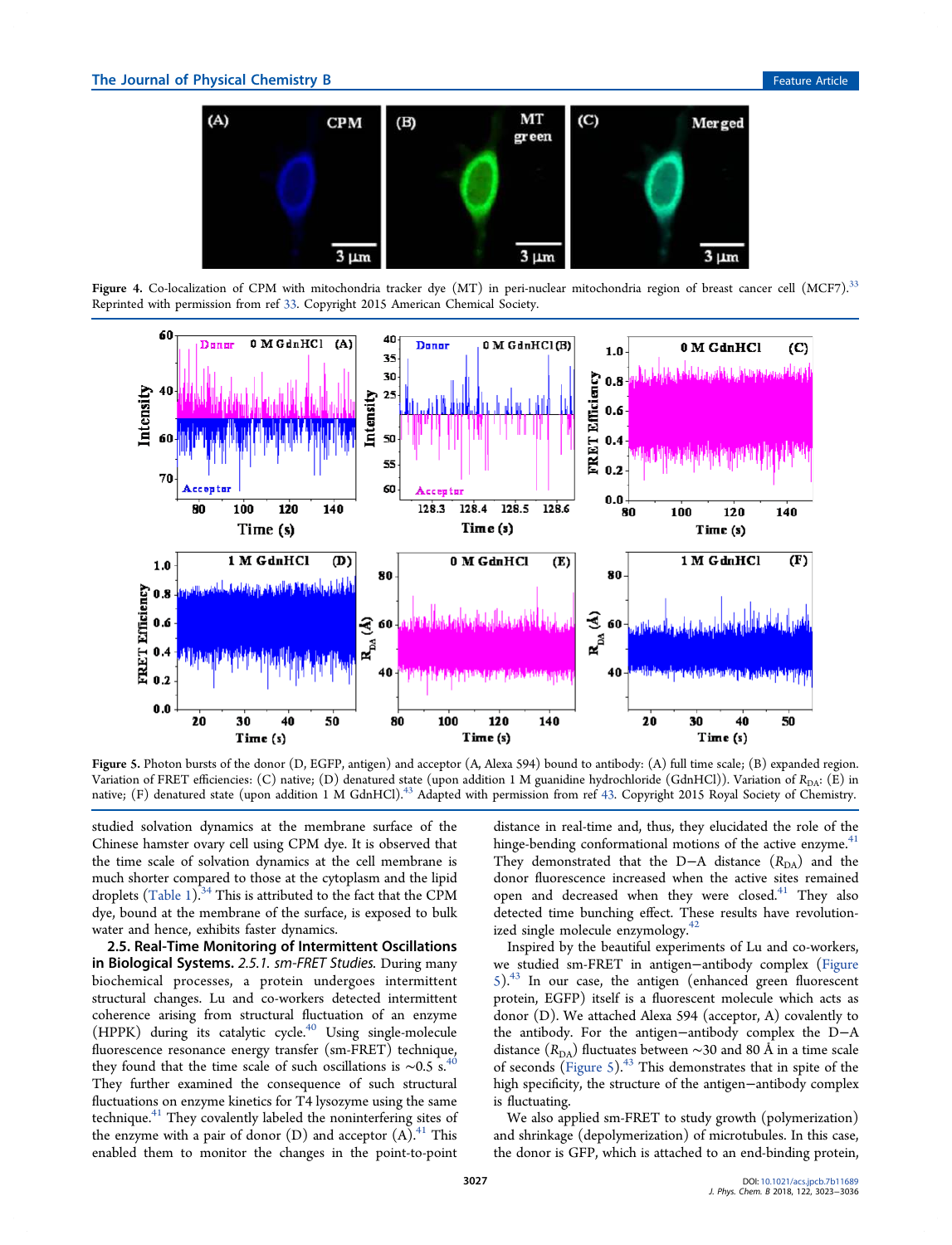

Figure 6. Fluorescence intensity vs time trajectories of CPM-labeled human breast cells. (A) Oscillations in normal cell (MCF10A) and (B) no oscillations in cancer cell (MCF7).<sup>33</sup> Reprinted with permission from ref 33. Copyright 2015 American Chemical Society.



Figure 7. Intensity vs time trajectories. (A) CPM-labeled Chinese hamster ovary cell membrane, (B) corresponding FFT trace showing the half periods of oscillation.<sup>34</sup> Reprinted with permission from ref 34. Copyright 2014 American Chemical Society.

Mal3.<sup>44</sup> The acceptor is Alexa 568, which is linked to some of the tubulin monomer (1:11 ratio). Mal3 binds to the growing end of a microtubule only when it is polymerized. We observed FRET only when it is polymerized. Thus, the acceptor emission via FRET is observed only when microtubule is polymerized.<sup>44</sup> We determined the duration of the polymerized and depolymerized state of microtubule as ∼220 and ∼170 ms, respectively.<sup>44</sup> Even during the polymerized state the structure of microtubule is not rigid, and the D−A distance ( $R<sub>DA</sub>$ ) fluctuates between  $\sim$ 28 and 80 Å with time.<sup>44</sup> It is also observed that the fluctuation of the microtubule is stopped when taxol is added. $45$  This has implications in cancer because fluctuations in the microtubule lead to proliferation of cells, and taxol stops this in cancer cells by stabilizing the microtubule.

*2.5.2. Red-Ox Fluctuations.* We have tried to capture the thiol−disulfide exchange at different parts of a cell using CPM as a probe. CPM does not give fluorescence in the free state. CPM becomes strongly fluorescent only when it binds to a thiol group (Scheme 1C). We have demonstrated that the thiol−disulfide exchange manifests through oscillations in fluorescence intensities of the CPM dye at various locations of a biological cell, e.g., mitochondria, $33$  membranes,  $34$  and lipid droplets.<sup>3</sup>

Interestingly, for the mitochondria, the cancer cell (MCF7) of human breast cells exhibits no oscillation (hence, red-ox inactivity), while the normal breast cells (MCF10A) display prominent oscillations in fluorescence intensity (Figure 6).<sup>33</sup> This may have implications in uncontrolled cell growth and highly inhibited apoptosis in cancer cells. For the Chinese hamster ovary cell membranes, the time scale of this oscillations is found to be  $\sim$ 0.4–0.7 s (Figure 7).<sup>34</sup> Similar oscillations at the cell membrane have been recently reported from the study

of membrane potential.<sup>46</sup> For the lipid droplets, the oscillation in a normal lung cell, WI38 (2.8  $\pm$  0.7 s), is slower than those in the lung cancer cell, A549 (0.9  $\pm$  0.3 s).<sup>31</sup>

*2.5.3. Calcium Oscillations in ER of Lung Cells.* ER in a cell controls the folding and modification of the secretory and membrane proteins and the fluctuation of intracellular calcium ions  $(Ca^{2+})$ .<sup>47−49</sup> The ER-tracker dye (ER-Tracker Blue-White DPX, Scheme 1B) is preferentially attached to the thiol groups. We monitored variation of fluorescence intensity with time of the probe to follow the calcium ion fluctuation causing openclosed structural changes of calcium binding proteins in a lung cell.<sup>35</sup> The lung cancer cell displays a prominent oscillation in the time scale of  $\sim$ 2−6 s for a prolonged time period (150 s).<sup>35</sup> No such variation is observed in the case of the nonmalignant lung cell.<sup>35</sup> The larger amplitude and prominence oscillation observed in a lung cancer cell may arise from enhanced fluctuation in calcium ion  $(Ca^{2+})$  concentration and, hence, may be a marker for the ER stress of a cancer cell.

2.6. Acid−Base Property inside a Cell. Acid−base property in a live cell and at the interfaces is a subject of great interest.<sup>50,51</sup> Tahara and co-workers have applied surface sum frequency to obtain the ratio of HA (a photoacid) and A<sup>−</sup> of a pH indicator at water surface.<sup>51</sup> Hell and co-workers used fluorescent ratiometric pH indicator for the measurement of pH in endosomes inside a cell using super-resolution microscopy. $50$  We have used a photoacid, pyranine (8hydroxypyrene-1,3,6-trisulfonate, HPTS, Scheme 1B), to study the acid-base property inside a live cell. $52,53$ 

In the case of a photoacid (e.g., HPTS), the acid is created by photoexcitation.<sup>52,53</sup> The acid in the excited state (HA\*) can undergo proton transfer (rate =  $k_{PT}$  =  $1/\tau_{PT}$ ) to form a geminate ion pair (A<sup>-\*</sup> and H<sup>+</sup>, Scheme 2). The ion pair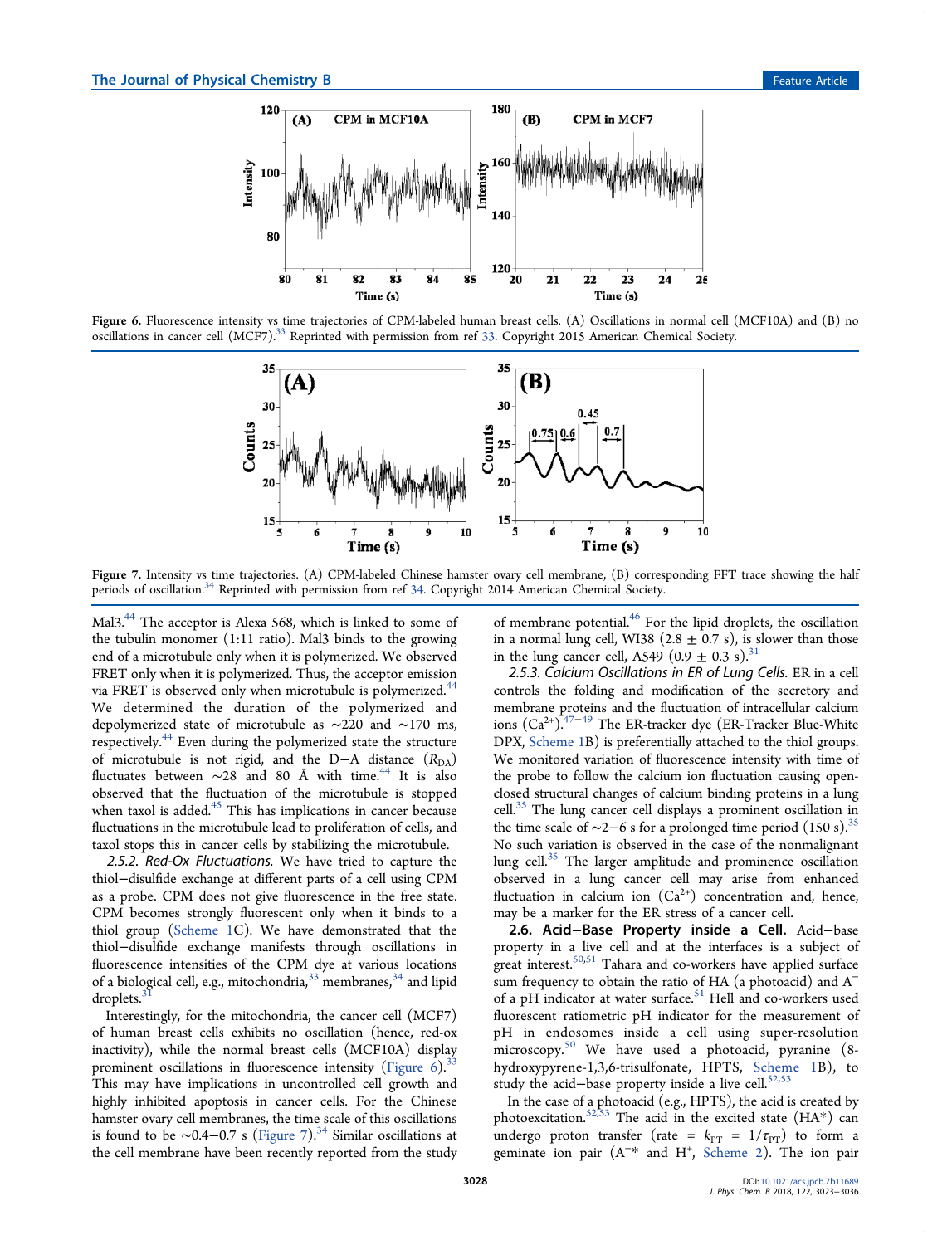Scheme 2. Proton Transfer Processes in the Excited State of a Photoacid, HA (e.g., HPTS)

| $(HA)^* + H_2O$ | kрт<br>kree | $(A^*$ $H_3O^+)$ | Kdiss        | $A^+ + H_3O^+$ |
|-----------------|-------------|------------------|--------------|----------------|
| kHA             |             | kĀ               | $k_p[H^+]_w$ | $k_A$          |
| HA              |             |                  |              |                |

recombines to form HA<sup>\*</sup> ( $k_{\text{rec}} = 1/\tau_{\text{rec}}$ ). Thus, the effective acidity constant is  $K_a^* = k_{PT}/k_{rec} = \tau_{rec}/\tau_{PT}$ . Finally, the ion pair dissociates into solvent separated A<sup>-\*</sup> and H<sup>+</sup> (rate =  $k_{\text{diss}} = 1$ /  $\tau_{\text{diss}}$ , Scheme 2).

In the case of lung cells (both in cancerous and noncancerous cells), the probe HPTS localizes in the lysosome as determined by co-localization with a lysotracker dye (lysotracker yellow).<sup>52</sup> However, inside the Chinese hamster ovary cell, the same probe resides in the cytoplasm.<sup>5</sup>

In bulk water, the relative intensity of ∼510 nm band (due to A − \* form) and ∼450 nm band (due to HA\*) in the emission spectrum of the photoacid, HPTS is about 20 (Figure 8).<sup>52,53</sup>



Figure 8. Fluorescence spectra of HPTS under a confocal microscope in bulk water and in lysosome of human lung cells.<sup>52</sup> Reprinted with permission from ref 52. Copyright 2015 American Chemical Society.

This ratio ( $I_{510}/I_{450}$ ) dramatically decreases to ~1.4 ± 0.1 in the Chinese hamster ovary cell,  $\sim$ 2  $\pm$  0.1 in the noncancer lung cell (WI38), and  $~\sim$ 4  $~\pm~$  0.1 in the lung cancer cell (A549) (Figure 8). In order to get a clear insight in the origin of this dramatic changes, we determined the rate constants,  $k_{\text{PT}} = 1/\tau_{\text{PT}}$ ,  $k_{\text{rec}} =$  $1/\tau_{\text{rec}}$ , and  $k_{\text{diss}} = 1/\tau_{\text{diss}}$ , using time-resolved confocal microscopy  $(Table 2).$ <sup>52,53</sup>

The major changes in the ratio of  $I_{510}/I_{450}$  (relative population of A<sup>−</sup> \* and HA\*) arise from the following three factors. First, the initial proton transfer process  $(\tau_{PT})$  slows down by a factor of ∼8−10 and, thereby, increases the relative population of HA\*. Second, inside the cell, the acidity constant,  $K_a^*$ , reduces by a factor of  $\sim$ 2−3 and, thus, increases the relative amount of HA\*. Third, within the cell, the rate of dissociation ( $k_{\rm diss}$ ) of the ion pair (producing free-A<sup>−\*</sup>) reduces by a factor of ∼2−3, causing a reduction in relative population of A<sup>−</sup> \* (Table 2). This result demonstrates that variation of the relative ratio of HA and A<sup>−</sup> emissions for an intracellular fluorescent probe may arise, mainly due to the changes in the rate of the elementary steps of proton transfer of the photoacid inside a cell (Scheme 2 and Table 2). $52,53$ 

2.7. Fluorescent Metal Nanoclusters: Cell Imaging and Implication in Drug Delivery. Gold nanoparticles having thousands of gold atoms are nonfluorescent. They have been used recently for cellular probing using Raman spectroscopy. <sup>54</sup>−<sup>56</sup> A metal nanocluster containing a few atoms (typically <30 atoms) often exhibits intense size dependent fluorescence. <sup>57</sup>−<sup>78</sup> Fluorescent metal clusters are photo stable and are found to be nontoxic to the live cells in most of the cases. The most common examples include noble metal nanoclusters comprising of gold (Au), silver (Ag), or platinum (Pt) atoms.57−<sup>69</sup> Dual metal nanoclusters,74,75 consisting of both gold and silver, are also reported. Most recently, several groups also reported fluorescent nanoclusters of copper  $(Cu)$ .

According to the Jellium model, the emission frequency  $(\nu_f)$ of a metal nanocluster is related to the size (radius,  $R$ ) as,<sup>5</sup>

$$
h\nu_f \approx \frac{E_f}{\sqrt[3]{N}} = \frac{E_f r_s}{R}
$$
 (2)

where  $E_f$  denotes the Fermi energy and  $r_s$  indicates Wigner− Seitz radius. From eq 2, it is evident that the number of metal atoms (*N*) in a nanocluster may be obtained from emission frequency. *N* may also be obtained from mass spectrometry.

*2.7.1. Etching and Reaction of A Nanocluster inside A Cell: Higher Amount of Glutathione (GSH) in Cancer Cell.* In bulk water, the highly reactive atoms in metal nanoclusters are protected by an organic capping agent. This organic capping agent may easily get replaced by molecules, like thiol containing peptides (e.g., glutathione etc.), or other small and large molecules/ligands inside a cell. In bulk water, the emission maximum of BSA-coated Au nanoclusters is at ∼640 nm, which corresponds to  $N = 25$  from eq 2 (i.e., Au<sub>25</sub> core, Figure 9).<sup>62</sup> In the human breast cells, the emission maximum of this nanocluster exhibits a huge ∼100 nm blue shift to ∼530 nm, which corresponds to the  $Au_{13}$  core (Figure 9).<sup>62</sup> It is proposed that the glutathione (GSH) inside cancer cells removes the BSA capping agent and converts the  $Au_{25}$  into a  $Au_{13}$  core. Such etching of protein coated gold nanoclusters by GSH and replacement of protein by GSH *in vitro* is confirmed by MALDI mass spectrometry.<sup>63</sup>

*2.7.2. Cell Imaging by Fluorescent Gold Nanoclusters.* Figure 10 displays confocal microscopic pictures of fluorescent gold nanoclusters (Au-NCs)-labeled normal breast cell (MCF10A) and cancer breast cell (MCF7). $62$  Evidently, gold nanoclusters invade the cancer cell (MCF7) and reside throughout the cytoplasm. On the contrary, the Au-NCs hardly go inside the noncancer cell (MCF10A) and

Table 2. Rates of Proton Transfer  $(k_{PT})$ , Recombination  $(k_{rec})$ , Dissociation  $(k_{diss})$ , and Acidity Constant  $(K_a)$  of HPTS in Bulk Water and inside Different Cell-Lines<sup>5</sup>

| system                     | $\tau_{\text{PT}}^{\ a}$ (ps) | $\tau_{rec}^{a}$ (ps) | $K_{\rm a}^* = \tau_{\rm rec}/\tau_{\rm PT}$ | $\tau_{\text{diss}}^{\ \ a}$ (ps) |
|----------------------------|-------------------------------|-----------------------|----------------------------------------------|-----------------------------------|
| water                      |                               |                       |                                              | 50                                |
| normal lung cell (WI38)    | 40                            | 25                    | 0.62                                         | 120                               |
| lung cancer cell (A549)    | 40                            | 30                    | 0.75                                         | 80                                |
| Chinese hamster ovary cell | 50                            | 25                    | 0.5                                          | 120                               |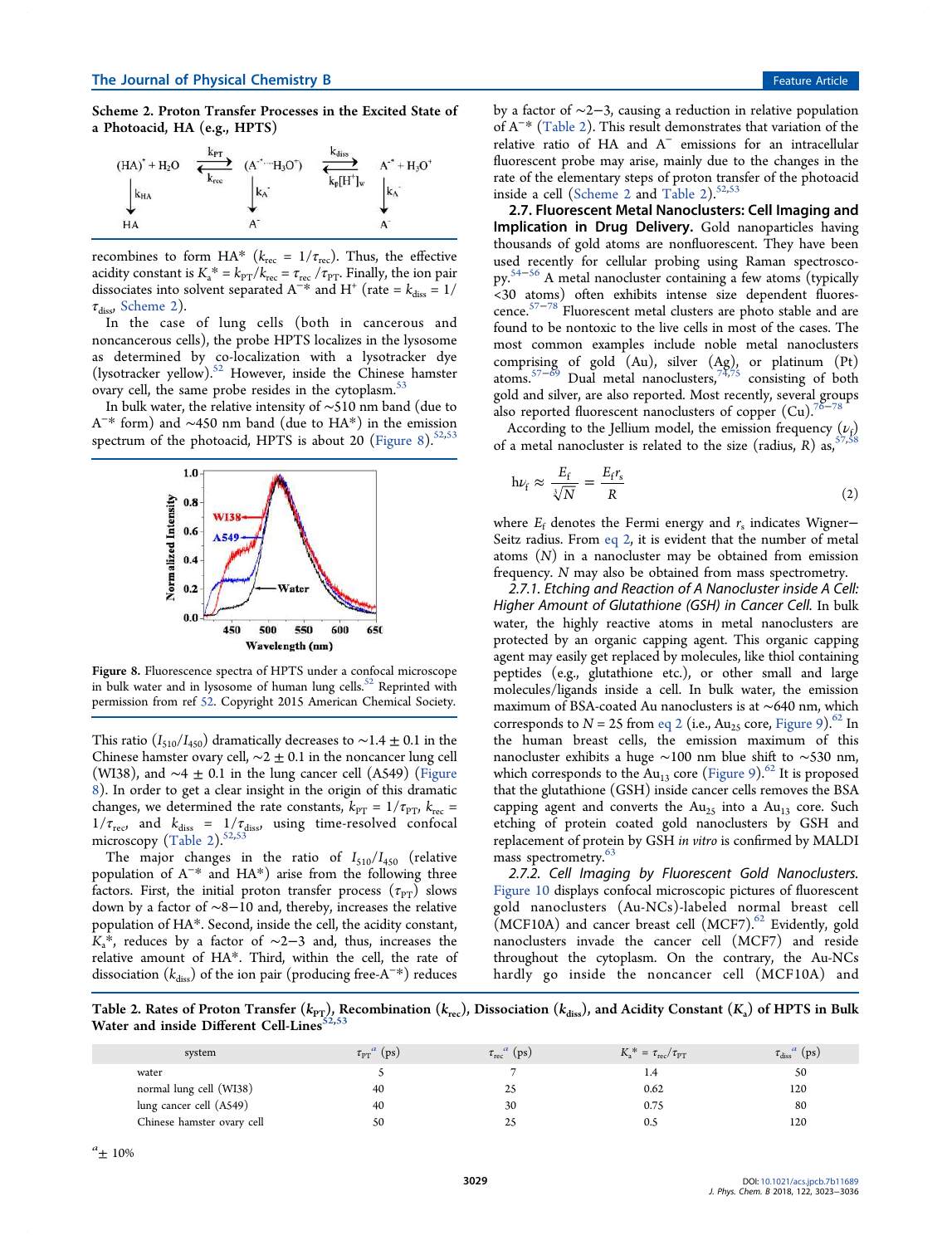

Figure 9. Etching of a BSA coated  $Au_{25}$  in bulk water to  $Au_{13}$  inside a cell.<sup>62</sup> Reprinted with permission from ref 62. Copyright 2014 American Chemical Society.



Figure 10. Confocal microscopic images of gold nanoclusters-labeled human breast cell: (A) nonmalignant cell; (B) cancer cell.<sup>62</sup> Reprinted with permission from ref 62. Copyright 2014 American Chemical Society.

preferentially localize at the membrane region of the cell. This is because of the strong affinity of gold atoms toward sulfur and the elevated level of glutathione (GSH) in a cancer cell.<sup>7</sup>

*2.7.3. Fluorescent Metal Clusters in Delivery of Drug and Protein inside a Cell.* Since Au-NCs enter inside the cancer cells and are unable to penetrate inside the noncancer cells of breast cells,  $62$  we used Au-NCs to deliver a cancer drug (doxorubicin).63,64 We demonstrated that delivery of doxorubicin by gold nanoclusters causes selective killing of cancer cells, keeping noncancer cells intact.<sup>63</sup>

Since the protein, cytochrome c, is implicated in apoptosis, we explored the possibility of inducing apoptosis by delivering cytochrome c inside the cell using Au-NCs.<sup>64</sup> However, this

approach was not successful and survival rate of the cancer cell was found to be greater.<sup>64</sup>

Usually, externally synthesized gold nanoclusters were added to the extra-cellular medium for live cell imaging. By this method, it was not possible to label the nucleus by externally generated gold nanoclusters. In order to image the nucleus, we have developed a new protocol to generate Au-NCs *in situ* inside a cell. $\frac{80}{14}$  If HAuCl<sub>4</sub> (tetrachloroauric acid) is mixed with an imidazolium-based ionic liquid (e.g., 1-pentyl-3-methyl imidazolium bromide,  $[pmim][Br])$ ,<sup>81</sup> a precipitate of  $[pmim]$ - $\left[\mathrm{AuCl}_{4}\right]$  is formed with the cationic part  $\left(\left[\mathrm{pmin}\right]^{+}\right)$  of the ionic liquid. From computer simulations, it has been shown that the ionic liquid, more precisely, the cationic [pmim]<sup>+</sup>, binds to negatively charged DNA.<sup>82</sup> Since, in a cell, the DNAs reside in the nucleus,  $[pmim][AuCl<sub>4</sub>]$  ensures that a significant amount of Au-NCs are produced inside the nucleus. In this way, it becomes possible to clearly visualize the nucleus or, more precisely, the nucleolus of the cell.<sup>80</sup>

2.8. Local Viscosity at Selected Locations in a Live Cell. FCS may be applied to estimate the local viscosity in a live cell using eq 1 (Table 3). The basic strategy is to use a noncovalent fluorescent probe, which localizes in different parts of a cell and undergoes diffusion. In the case of the membrane of MCF10A, labeled by gold nanoclusters (Figure 10), it is more appropriate to use a model of two-dimensional diffusion (Saffman−Stokes−Einstein model),83,84 which is written as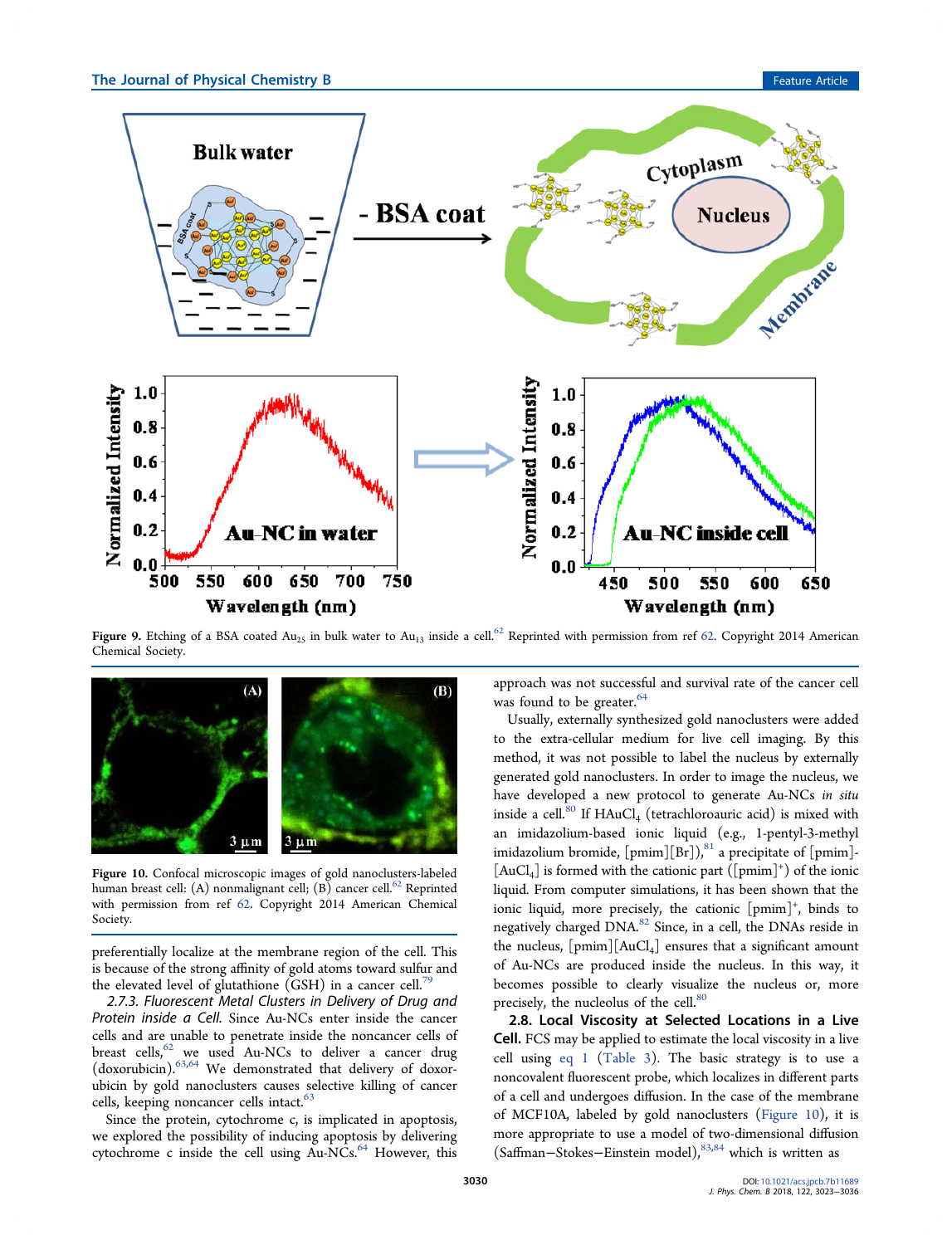Table 3. Viscosity in Live Cells Obtained from FCS Using Eqs 1 and  $3^{22,62}$ 

| cell                            | region                | viscosity                                |
|---------------------------------|-----------------------|------------------------------------------|
| MCF7                            | cytoplasm<br>membrane | 7cP<br>$7.5 \times 10^{-7}$ dyn-s/cm     |
| MCF10A<br>Chinese hamster ovary | membrane<br>cytoplasm | $0.8 \times 10^{-7}$ dyn-s/cm<br>14.5 cP |
|                                 | nucleus               | 13cP                                     |
|                                 | lipid droplet         | $34$ cP                                  |
| $\sim$ $\sim$                   |                       |                                          |

$$
D_{\text{t,2D}} = \frac{k_{\text{B}}T}{4\pi\eta_{\text{s}}} \left[ \ln \left( \frac{\eta_{\text{s}}}{\text{R}\eta_{\text{t}}} \right) - 0.577 \right] \tag{3}
$$

where  $\eta_s$  is surface shear viscosity of the membrane. For MCF10A, we used the diffusion coefficient obtained from FCS as  $D_{t,2D}$  and  $\eta_t = 1.02$  cP (viscosity of culture medium). Then from eq 3,  $\eta_s = 0.8 \times 10^{-7}$  dyn-s/cm (surface poise, SP) for the cell membrane  $(Table 3).<sup>62</sup>$ 

For the Chinese hamster ovary cell, we used C153 as the probe to determine the viscosity at the cytoplasm, the nucleus, and lipid droplets. Tahara and co-workers developed a femtosecond fluorescence up-conversion microscope and studied the viscosity dependent ultrafast fluorescence dynamics of a fluorescent dye, malachite green in yeast cells.<sup>85</sup> From the decay time (2.2–2.4 ps) of the *S*<sub>1</sub> state of malachite green, they estimated the viscosity in the cytoplasm to be 5−6 cP.<sup>85</sup>

It is obvious that different regions of a cell have drastically different viscosities. If a probe is not localized in a particular region, one cannot directly apply the Stokes−Einstein equation (eq 1). In such cases, some authors prefer to follow a model of anomalous diffusion with polydispersity of the probe to account for the microscopic heterogeneity inside a cell.<sup>86</sup>

2.9. Stochastic Resonance in Gene Silencing. In this section, we discuss the mechanism of gene silencing by a short interfering RNA (siRNA) in a live cell. A cancer cell involves synthesis of various undesirable proteins. One possible therapy is to use a siRNA with ∼21−23 nucleotides to bind to the target gene and eventually silence the gene. Gene silencing is monitored by degradation of the target gene and also by translational inhibition of the resulting protein. A siRNA is double-stranded RNA. Inside the cell it uncoils and then binds to several proteins forming a RNA-induced silencing complex  $(RISC)$ .<sup>87,88</sup> Uncoiled RNA guides the RISC to bind to the target gene in a highly specific manner. After binding to the target gene, the other proteins in the RISC (e.g., Ago, dicer, etc.) chop the gene.

The primary process of gene silencing is the recognition of the target gene inside the mRNA (containing typically thousands of genes). The process is analogous for the detection of a weak signal ("gene") in the presence of a large background noise. In the auditory perception of all animals, detection of such signal is achieved by a process called stochastic resonance. Stochastic resonance is defined as noise-assisted signal enhancement in a nonlinear system, and it is widely used in signal processing, communications, and control.<sup>89–93</sup> Transsignal processing, communications, and control.<sup>89-9</sup> mission of sensory signal to the brain involves action potentials or spikes of neurons, and the signal is coded in the time intervals between the spikes. $89-93$  Apart from the neuron network, the same algorithm has been applied to gene expression,<sup>94,95</sup> protein folding,<sup>96–98</sup> protein synthesis,<sup>99</sup> red- $\alpha$  processes in cytochrome  $c<sub>i</sub>^{100}$  NO reduction on platinum surface,<sup>101</sup> actin transport,<sup>102</sup> and fluctuation among different forms in supercooled water.<sup>103</sup> We had applied the same algorithm and detected dramatic differences in gene silencing between a cancer cell (MCF7) and a normal cell (MCF10A) of human breast cell.<sup>104,105</sup>



Figure 11. Fluorescence intensity time trajectories for specific (red) and nonspecific (black) siRNA in MCF7 cell.<sup>104</sup> Adapted with permission from ref 104. Copyright 2014 American Chemical Society.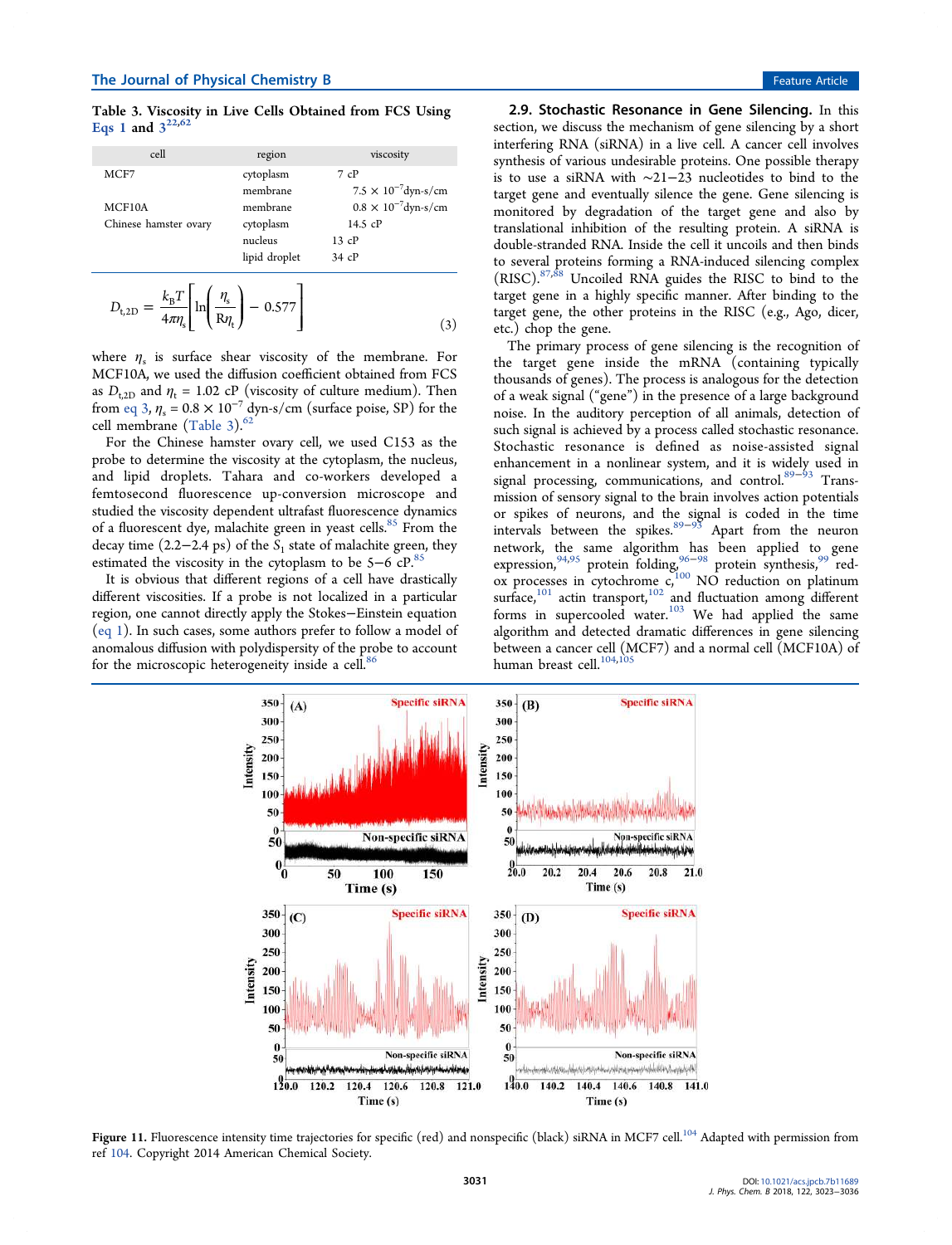

Figure 12. (A) Binding (A-to-B) and unbinding (B-to-A) of specific siRNA inside a cell. Distribution of on-time: (B) schematic representation and (C) histogram.<sup>104</sup> Reprinted with permission from ref 104. Copyright 2014 American Chemical Society.

*2.9.1. Gene Silencing in a Breast Cancer Cell (MCF7).* In our work, we focused on a specific siRNA which causes sequence-specific degradation of mRNA in MYH9 gene inside human breast cancer cell (MCF7).<sup>104</sup> As a control, we used a nonspecific siRNA. The number of nucleotides is same in the nonspecific and the specific siRNA. However, the only difference is in their homology, i.e., sequence of nucleotide bases. Because of the lack of complementarity, the nonspecific siRNA can neither bind to the target mRNA nor cause gene silencing.<sup>104</sup> Real-time PCR, using primers specific for MYH9 mRNA, revealed that the specific siRNA degrades about 88% mRNA and reduces synthesis of the protein, NMHC II-A, by  $\sim$ 98% relative to the nonspecific siRNA.<sup>104</sup>

For confocal microscopy, a fluorophore (Alexa 488) is covalently attached to both sequences, specific and nonspecific siRNA. As shown in Figure 11, in the cancer cell MCF7, the fluorescence-labeled specific siRNA exhibits huge enhancement in fluorescence intensity on binding to its target mRNA. In contrast, the nonspecific siRNA, which cannot bind to mRNA, gives rise to low fluorescence intensity.

For the cancer cell, there is a long initial "dark" (low intensity) period of  $~\sim$ 70 s (Figure 11), which we attribute to the searching of the target gene by siRNA as it walks over mRNA. After this initial searching time, when the siRNA finds the target gene, there occurs a marked increase in fluorescence intensity (Figure 11A,C,D). This increase (i.e., "bright period") indicates binding of siRNA and is accompanied by many highintensity spikes. It is reported that a repressor takes a similar time period (∼60 s) for searching a specific sequence in DNA.<sup>94,95</sup> Beyond ~160 s, the high-intensity spikes disappear because of silencing of the gene. Hence, in a breast cancer cell, gene silencing takes place in ∼100 s time-scale.

No such bright period is observed at any time for specific siRNA in the culture medium. For the nonspecific siRNA, no high-intensity peaks are found in the culture medium, even inside the cell (Figure 11).

The most striking result is that all of the on-times (for the total of 16 273 periods for the breast cancer cell) are oddintegral multiples of a fundamental time period  $(T_0/2)$  of ~5.5 ms. To rationalizes this striking result, we invoke the model of stochastic resonance as discussed by Longtin et al. $92$  Stochastic resonance may be viewed as hopping between two wells in a bistable system described by double-well potential (Figure 12). For this, in the over damped limit, the Langevin equation  $is^{89-93}$ 

$$
\dot{x} = -\frac{dU(x)}{dx} + \xi(t) + Q(\omega)
$$
\n(4)

In eq 4, the random noise,  $\xi(t)$ , is strong enough to induce interwell hopping. The "weak" periodic signal,  $Q(\omega)$ , periodically varies relative to the energy of the two wells (as shown in Figure 12A). Thus, though the particle cannot be excited above the barrier by the "weak" signal, itself, it may create a bias for the excited particle to drop-in preferentially in the more stable well and makes the interwell hopping surprisingly regular.<sup>94</sup>

For gene silencing,  $11\frac{11}{11}$  or  $1\frac{11}{11}$  or  $1\frac{11}{11}$  or  $1\frac{11}{11}$  or  $1\frac{11}{11}$  or  $1\frac{11}{11}$  or  $1\frac{11}{11}$  or  $1\frac{11}{11}$  or  $1\frac{11}{11}$  or  $1\frac{11}{11}$  or  $1\frac{11}{11}$  or  $1\frac{11}{11}$  denotes unbound siRNA, whereas the state B (high intensity) indicates bound siRNA. Thus, the signal is due to high fluorescence intensity (from state B). A-to-B transition, i.e., binding of siRNA to target gene, involves finding the correct gene, i.e., nucleotide sequence. The reaction coordinate, *x*, comprises of distances of the ∼22 nucleotides of siRNA from the complementary nucleotides in mRNA. Many cycles of binding (hopping from A to B) or unbinding (B to A) precede successful gene silencing. Previously, Longtin et al.<sup>92</sup> proposed such an ABBA sequence remarkably similar to the bindingunbinding sequence.

We now examine the origin of the observed odd-integral multiple pattern of on-times as shown in Figure 12C. Let us define for binding,  $x$  is positive  $(>0)$ . For a periodic noise,  $Q(\omega) = Q_0 \sin \omega t$ , magnitude of the periodic force  $Q(\text{hence}, x)$ is positive (implying binding, A-to-B) in the first half-period,  $T_0/2$  ( $\omega t = 0 - \pi$ ). For the second half period ( $\omega t = \pi - 2\pi$ ),  $\alpha$ < 0, which denotes unbinding (B-to-A). Probability of A−B transition is highest at  $\omega t = \pi/2$ . Conversely, unbinding (B-to-A) is most probable at  $\omega t = 3\pi/2$ . Thus, siRNA remains bound (i.e., on-time period) for a period of  $T_0/2$  (from  $\pi/2$  and  $3\pi/2$ ).

If for some reason, unbinding does not occur at  $\omega t = 3\pi/2$ , another full cycle is needed and unbinding occurs at  $3\pi/2 + 2\pi$  $= 3T<sub>0</sub>/2$ . Similarly, the other "on-time," or "dwell-time" (Figure 12B) periods are 5, 7, 9,... times of  $T_0/2$ , that is an odd-integral multiple of  $T_0/2$ . In our case,  $T_0/2 = 5.5 \pm 0.05$  ms. Similar residence times in the time scale of 0.3−5 ms were described for motion of a transcription factor on  $DNA<sup>97</sup>$  Stochastic resonance behavior in gene expression had been reported earlier.<sup>94,106,107</sup>

The periodic driving force,  $Q(\omega) = Q_0 \sin \omega t$ , acts as a biological switch, which controls the binding of siRNA to mRNA. It appears that the periodic signal corresponds to periodical fluctuation in concentration of certain signaling molecules. It has been demonstrated that variation of chemical reagents by microfluidic devices causes similar oscillations in a synthetic gene. $107$  The signaling molecules involved in gene silencing are yet to be identified. Complete elucidation of this important and complex issue is a fascinating unsolved question.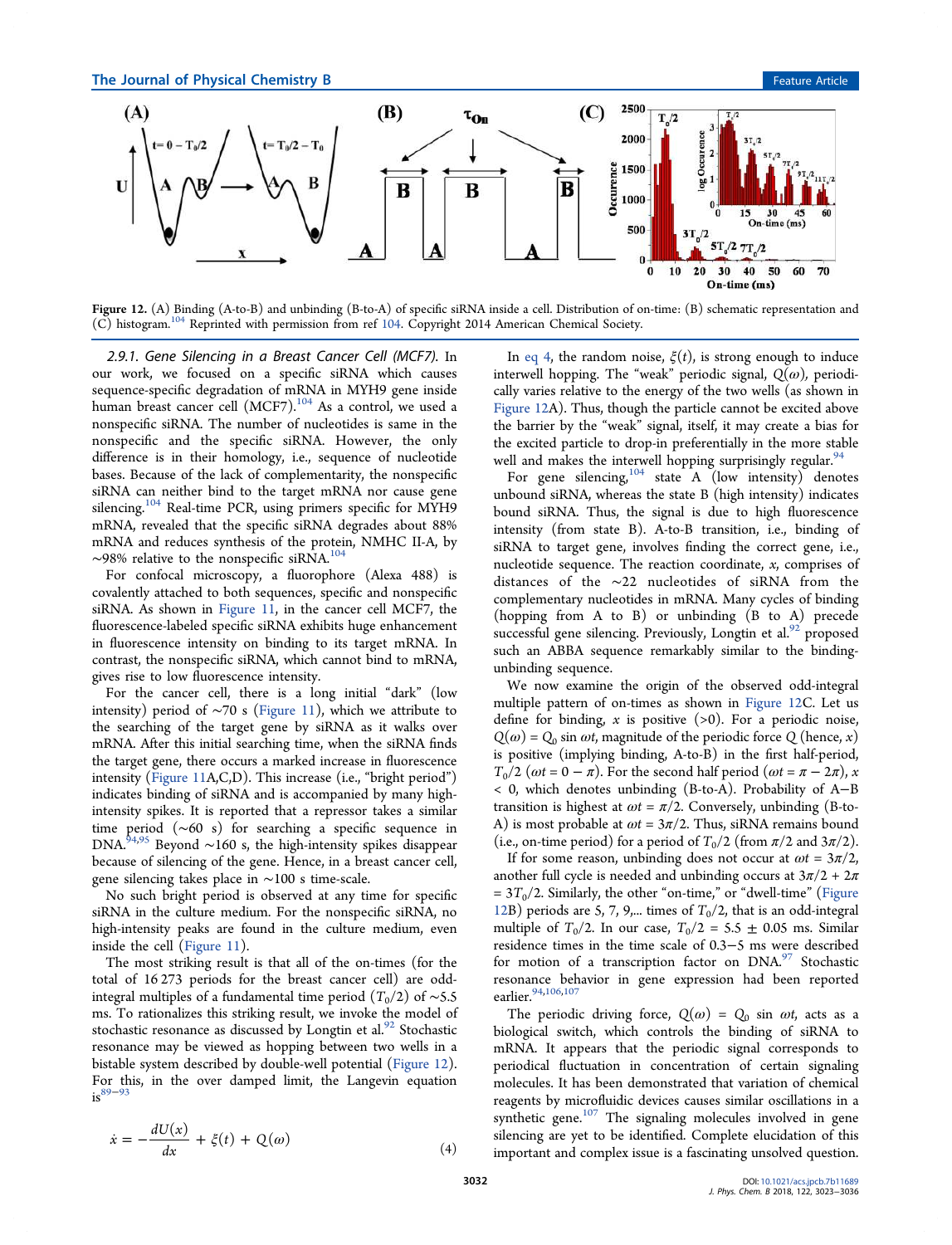*2.9.2. Gene Silencing in Noncancer Breast Cell (MCF10A).* Kinetics of gene silencing in the normal breast cell (MCF10A) is entirely different. In MCF10A, the gene silencing is found to be a one-step irreversible process without repeated unbinding and rebinding. Thus, it would be highly interesting to find out the origin of the sinusoidal driving force,  $Q(\omega) = Q_0 \sin \omega t$ , which is only present in the cancer cell and is absent in the noncancer cell.

2.10. Structural Changes of DNA Quadruplexes and i-Motifs Induced by Different External Conditions and Additives. Under physiological conditions, a DNA remains in the double helical form. However, on addition of certain agents (e.g., K<sup>+</sup> ion or other small molecules), DNA may assume other structures, such as G-quadruplex<sup>108−110</sup> or i-motif.<sup>111</sup> Guanine (G)-rich sequences form quadruplexes in which four guanine bases form a square planar structure (guanine tetrad). The cytosine (C)-rich sequences form intercalated i-motifs at acidic  $pH<sup>111</sup>$  The quadruplex reduces the activity of the enzyme telomerase. Telomerase preserves the length of telomeres and, thus, facilitates cell proliferation and, hence, is crucial in cancer. Hence, stabilization of DNA quadruplex is implicated in cancer therapy. Apart from the telomere region, the quadruplexes also control gene activity.

Dash et al. developed a carbazole derivative (bistriazolylcarbazole, BTC) which induces quadruplex formation in proto-oncogene c-MYC and telomeric (h-TELO) G-rich DNA sequences.<sup>108</sup> Structure and dynamics of these quadruplexes were studied using sm-FRET and FCS. For sm-FRET, the DNA is labeled with a FRET donor and a FRET acceptor.<sup>108</sup> Excellent anticorrelation behavior of donor and acceptor fluorescence confirms sm-FRET. In the absence of K<sup>+</sup> ion, c-MYC exhibits two major peaks (at 0.6 and 0.4) in the FRET efficiency histogram plot with their corresponding donor-acceptor distances (R<sub>DA</sub>) of ~52 and 58 Å.<sup>108</sup> In the presence of K<sup>+</sup> ion, R<sub>DA</sub> is found to be ∼43 Å. In absence of K<sup>+</sup> ion, addition of BTC leads to a very narrow distribution of FRET efficiency with  $R_{DA} = 41$  Å. In the case of h-TELO, the *R*<sub>DA</sub> distances are ∼55 (in K<sup>+</sup>-free condition), 45 (in the presence of K<sup>+</sup> ion), 39 (in the presence of only BTC), and 41  $\hat{A}$  (in the presence of BTC and  $K^+$ ).<sup>108</sup> This is close to the size of folded G-quadruplexes (diameter ∼25 Å), after subtracting the lengths of the extra nucleotide and dye linkers presented in the dual-labeled sequences. The FCS studies indicate that there are ∼43 and 32% decreases in size of c-MYC and h-TELO, respectively, upon addition and subsequent binding of BTC. The rate constants for folding (end-to-end contact formation) and unfolding (dissociation) were also determined from FCS.<sup>108</sup>

Majima et al. investigated pH-induced i-motif DNA by FCS and sm-FRET.<sup>111</sup> Dash and co-workers used two bis-triazolecontaining peptidomimetic ligands, which selectively bind the imotif and G-quadruplex.<sup>109</sup> Free-BCL-2-C sequence exhibits a long donor–acceptor distance of *R*<sub>DA</sub> = 50 Å at neutral pH (pH  $= 7$ ). But, at the acidic pH (i.e., pH  $= 4.8$ ), the BCL-2-C i-motif displays a rather short donor–acceptor distance ( $R_{DA}$  = 38 Å), indicating a compact structure.

#### 3. CONCLUSION AND FUTURE OUTLOOK

A live cell is a dynamic complex machine undergoing many biochemical reactions and structural fluctuations. There are large numbers of intracellular components. These intracellular organelles have a specific task (functions) to maintain the cellular structure and various functions. Unraveling them in

microscopic details is a fascinating issue because of the inherent theoretical and experimental challenges, and also their implications in opening up new avenues for therapy of various types of life-threatening diseases. Only a few of these phenomena are discussed and outlined in this article. This has already revealed many differences in various aspects between a cancer cell and the normal cell. Our concise overview on various intracellular components and implications of physical chemistry on a cell may be beneficial for further advancement of complex intracellular events. Usually, fluorescence lifetime imaging and FCS measurements are performed very easily under a confocal microscope. Tahara and co-workers introduced fluorescence lifetime correlation spectroscopy.<sup>112</sup> This might produce new knowledge on the various perspectives of biological cells. The time-resolved confocal microscopy is limited to picosecond time resolution. The femtosecond up-conversion microscope developed by Tahara and co-workers may enable to extend the time resolution to a femtosecond time scale.<sup>85</sup> The techniques described above basically require exogenous fluorescent dyes, and thus, these are the indirect methods to probe the intracellular environments of biological cells. Recently, Nakabayashi and co-workers assessed quantitatively the macromolecular crowding in a cell using multiconfocal Raman microscopy.<sup>113</sup> In this article, the force microscopy on cells<sup>114,115</sup> is not discussed, which is generating new knowledge on cells, in particular on molecular recognition at cell surfaces. FCS and lifetime measurement under super-resolution microscope are still difficult and may eventually pave the way for the ultimate space and time resolution for studying live cells.

#### ■ AUTHOR INFORMATION

#### Corresponding Authors

\*E-mail: sghosh@iicb.res.in; Fax: (91)-33-2473-2805. \*E-mail: kankan.bhattacharyya@gmail.com.

#### ORCID<sup>®</sup>

Surajit Ghosh: 0000-0002-8203-8613

Kankan Bhattacharyya: 0000-0002-7463-3156

# **Notes**

The authors declare no competing financial interest.

#### Biographies

Mr. Somen Nandi obtained his M.Sc. Degree from Indian Association for the Cultivation of Science (IACS) and has been pursuing Ph.D. research (Supervisor: Kankan Bhattacharyya) since 2014.

Dr. Surajit Ghosh obtained his Ph.D. at IIT Kanpur. After postdoctoral research at EMBL, Heidelberg, he joined CSIR-IICB as a faculty member in 2011.

Professor Kankan Bhattacharyya was a faculty member at IACS (1987−2016) and is the ex-Director (2009−2013). After retirement from IACS in 2016, he joined IISER Bhopal in 2016. He is a Senior Editor of the Journal of Physical Chemistry.

# ■ ACKNOWLEDGMENTS

S.N. gratefully acknowledges CSIR, India, for awarding fellowships. K.B. thanks DST JC Bose fellowship for financial research grants and supports. S.G. gives thanks to DBT, Government of India (BT/PR19159/NNT/1043/2016), for financial assistance.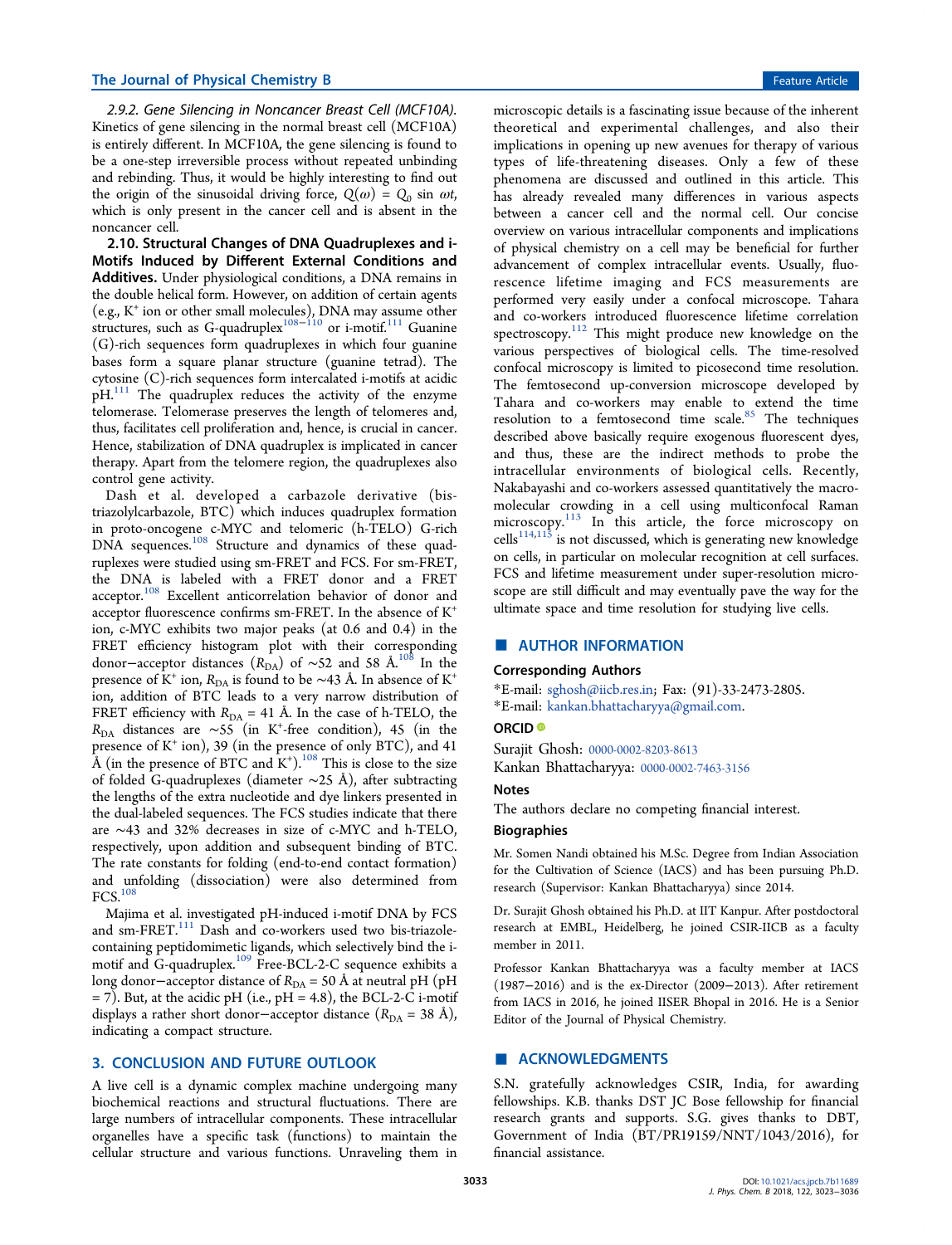### ■ REFERENCES

(1) Bhattacharyya, K.; Liu, G. Y.; Zanni, M. T. ″New Physical Chemistry Insight″ in Experimental Bio-Physical Chemistry. *J. Phys. Chem. B* 2017, *121*, 6455−6455.

(2) Hashem, Y.; des Georges, A.; Fu, J.; Buss, S. N.; Jossinet, F.; Jobe, A.; Zhang, Q.; Liao, H. Y.; Grassucci, R. A.; Bajaj, C.; et al. High-Resolution Cryo-Electron Microscopy Structure of the *Trypanosoma brucei* Ribosome. *Nature* 2013, *494*, 385−389.

(3) Smith, F. D.; Esseltine, J. L.; Nygren, P. J.; Veesler, D.; Byrne, D. P.; Vonderach, M.; Strashnov, I.; Eyers, C. E.; Eyers, P. A.; Langeberg, L. K.; et al. Local Protein Kinase A Action Proceeds through Intact Holoenzymes. *Science* 2017, *356*, 1288−1293.

(4) Bieling, P.; Telley, I. A.; Surrey, T. A Minimal Midzone Protein Module Controls Formation and Length of Antiparallel Microtubule Overlaps. *Cell* 2010, *142*, 420−432.

(5) Huang, J.; Roberts, A. J.; Leschziner, A. E.; Reck-Peterson, S. L. Lis1 Acts as A ″Clutch″ between the ATPase and Microtubule-Binding Domains of the Dynein Motor. *Cell* 2012, *150*, 975−986.

(6) Lee, J. E.; Westrate, L. M.; Wu, H.; Page, C.; Voeltz, G. K. Multiple Dynamin Family Members Collaborate to Drive Mitochondrial Division. *Nature* 2016, *540*, 139−143.

(7) Al Jord, A.; Lemaitre, A. I.; Delgehyr, N.; Faucourt, M.; Spassky, N.; Meunier, A. Centriole Amplification by Mother and Daughter Centrioles Differs in Multiciliated Cells. *Nature* 2014, *516*, 104−107.

(8) Zhao, W. D.; Hamid, E.; Shin, W.; Wen, P. J.; Krystofiak, E. S.; Villarreal, S. A.; Chiang, H. C.; Kachar, B.; Wu, L. G. Hemi-Fused Structure Mediates and Controls Fusion and Fission in Live Cells. *Nature* 2016, *534*, 548−552.

(9) Ou, H. D.; Phan, S.; Deerinck, T. J.; Thor, A.; Ellisman, M. H.; O'Shea, C. C. ChromEMT: Visualizing 3D Chromatin Structure and Compaction in Interphase and Mitotic Cells. *Science* 2017, *357*, eaa $\sigma$ 0025.

(10) von Diezmann, A.; Shechtman, Y.; Moerner, W. E. Three-Dimensional Localization of Single Molecules for Super Resolution Imaging and Single-Particle Tracking. *Chem. Rev.* 2017, *117*, 7244− 7275.

(11) Giepmans, B. N.; Adams, S. R.; Ellisman, M. H.; Tsien, R. Y. The Fluorescent Toolbox for Assessing Protein Location and Function. *Science* 2006, *312*, 217−224.

(12) Nie, S.; Chiu, D. T.; Zare, R. N. Probing Individual Molecules with Confocal Fluorescence Microscopy. *Science* 1994, *266*, 1018− 1021.

(13) Chowdhury, R.; Nandi, S.; Halder, R.; Jana, B.; Bhattacharyya, K. Structural Relaxation of Acridine Orange Dimer in Bulk Water and Inside Single Live Lung Cell. *J. Chem. Phys.* 2016, *144*, 065101−1−8.

(14) Nandi, S.; Mondal, P.; Chowdhury, R.; Saha, A.; Ghosh, S.; Bhattacharyya, K. Amyloid Beta Peptides inside A Reconstituted Cell-Like Liposomal System: Aggregation, FRET, Fluorescence Oscillations and Solvation Dynamics. *Phys. Chem. Chem. Phys.* 2016, *18*, 30444− 30451.

(15) Ghosh, S.; Mandal, U.; Adhikari, A.; Bhattacharyya, K. Study of Diffusion of Organic Dyes in A Triblock Copolymer Micelle and Gel by Fluorescence Correlation Spectroscopy. *Chem. - Asian J.* 2009, *4*, 948−954.

(16) Chattopadhyay, A.; Haldar, S. Dynamic Insight into Protein Structure Utilizing Red Edge Excitation Shift. *Acc. Chem. Res.* 2014, *47*, 12−19.

(17) Lakowicz, J. R.; Keating-Nakamoto, S. Red-Edge Excitation of Fluorescence and Dynamic Properties of Proteins and Membranes. *Biochemistry* 1984, *23*, 3013−3021.

(18) Lakowicz, J. R. *Principles of Fluorescence Spectroscopy*, 3rd ed.; Springer: New York, 2006; Chapters 3 and 24.

(19) Ghosh, C.; Nandi, S.; Bhattacharyya, K. Probing Micro-Environment of Lipid Droplets in A Live Breast Cell: MCF7 and MCF10A. *Chem. Phys. Lett.* 2017, *670*, 27−31.

(20) Mohapatra, S.; Nandi, S.; Chowdhury, R.; Das, G.; Ghosh, S.; Bhattacharyya, K. Spectral Mapping of 3D Multi-Cellular Tumor Spheroids: Time-Resolved Confocal Microscopy. *Phys. Chem. Chem. Phys.* 2016, *18*, 18381−18390.

(21) Sasmal, D. K.; Ghosh, S.; Das, A. K.; Bhattacharyya, K. Solvation Dynamics of Biological Water in A Single Live Cell under A Confocal Microscope. *Langmuir* 2013, *29*, 2289−2298.

(22) Ghosh, S.; Chattoraj, S.; Mondal, T.; Bhattacharyya, K. Dynamics in Cytoplasm, Nucleus and Lipid Droplet of A Live CHO Cell: Time-Resolved Confocal Microscopy. *Langmuir* 2013, *29*, 7975− 7982.

(23) Pal, S. K.; Zhao, L. A.; Zewail, A. H. Water at DNA Surfaces: Ultrafast Dynamics in Minor Groove Recognition. *Proc. Natl. Acad. Sci. U. S. A.* 2003, *100*, 8113−8118.

(24) Mondal, S.; Mukherjee, S.; Bagchi, B. Protein Hydration Dynamics: Much Ado about Nothing? *J. Phys. Chem. Lett.* 2017, *8*, 4878−4882.

(25) Bagchi, B. *Water in Biological and Chemical Processes: From Structure and Dynamics to Function*; Cambridge University Press: Cambridge, U.K., 2013.

(26) Zhong, D.; Pal, S. K.; Zewail, A. H. Biological Water: A Critique. *Chem. Phys. Lett.* 2011, *503*, 1−11.

(27) Bhattacharyya, K. Solvation Dynamics and Proton Transfer in Supramolecular Assemblies. *Acc. Chem. Res.* 2003, *36*, 95−101.

(28) Bhattacharyya, K.; Bagchi, B. Slow Dynamics of Constrained Water in complex Geometries. *J. Phys. Chem. A* 2000, *104*, 10603− 10613.

(29) Bhattacharyya, K. Nature of Biological Water: A Femtosecond Study. *Chem. Commun.* 2008, 2848−2857.

(30) Amin, M. A.; Nandi, S.; Mondal, P.; Mahata, T.; Ghosh, S.; Bhattacharyya, K. Physical Chemistry in A Single Live Cell: Confocal Microscopy. *Phys. Chem. Chem. Phys.* 2017, *19*, 12620−12627.

(31) Chowdhury, R.; Amin, M. A.; Bhattacharyya, K. Intermittent Fluorescence Oscillations in Lipid Droplets in A Live Normal and Lung Cancer Cell: Time Resolved Confocal Microscopy. *J. Phys. Chem. B* 2015, *119*, 10868−10875.

(32) Chowdhury, R.; Jana, B.; Saha, A.; Ghosh, S.; Bhattacharyya, K. Confocal Microscopy of Cytoplasmic Lipid Droplets in A Live Cancer Cell: Number, Polarity, Diffusion and Solvation Dynamics. *MedChem-Comm* 2014, *5*, 536−539.

(33) Chattoraj, S.; Chowdhury, R.; Dey, S.; Jana, S. S.; Bhattacharyya, K. Role of Red-Ox Cycle in Structural Oscillations and Solvation Dynamics in the Mitochondria of A Live Cell. *J. Phys. Chem. B* 2015, *119*, 8842−8851.

(34) Ghosh, S.; Chattoraj, S.; Bhattacharyya, K. Solvation Dynamics and Intermittent Oscillation of A Cell Membrane: Live Chinese Hamster Ovary Cell. *J. Phys. Chem. B* 2014, *118*, 2949−2956.

(35) Ghosh, S.; Nandi, S.; Ghosh, C.; Bhattacharyya, K. Fluorescence Dynamics in the Endoplasmic Reticulum of A Live Cell: Time-Resolved Confocal Microscopy. *ChemPhysChem* 2016, *17*, 2818− 2823.

(36) Liberti, M. V.; Locasale, J. W. The Warburg Effect: How Does it Benefit Cancer Cells? *Trends Biochem. Sci.* 2016, *41*, 211−218.

(37) Kaushik, S.; Cuervo, A. M. Degradation of Lipid Droplet-Associated Proteins by Chaperone-Mediated Autophagy Facilitates Lipolysis. *Nat. Cell Biol.* 2015, *17*, 759−770.

(38) Banerjee, S.; Zare, R. N.; Tibshirani, R. J.; Kunder, C. A.; Nolley, R.; Fan, R.; Brooks, J. D.; Sonn, G. A. Diagnosis of Prostate Cancer by Desorption Electrospray Ionization Mass Spectrometric Imaging of Small Metabolites and Lipids. *Proc. Natl. Acad. Sci. U. S. A.* 2017, *114*, 3334−3339.

(39) Bozza, P. T.; Viola, J. P. Lipid Droplets in Inflammation and Cancer. *Prostaglandins, Leukotrienes Essent. Fatty Acids* 2010, *82*, 243− 250.

(40) He, Y.; Li, Y.; Mukherjee, S.; Wu, Y.; Yan, H.; Lu, H. P. Probing Single-Molecule Enzyme Active-Site Conformational State Intermittent Coherence. *J. Am. Chem. Soc.* 2011, *133*, 14389−14395.

(41) Lu, H. P. Revealing Time Bunching Effect in Single-Molecule Enzyme Conformational Dynamics. *Phys. Chem. Chem. Phys.* 2011, *13*, 6734−6749.

(42) Lu, H. P. Enzymes in Coherent Motion. *Science* 2012, *335*, 300−301.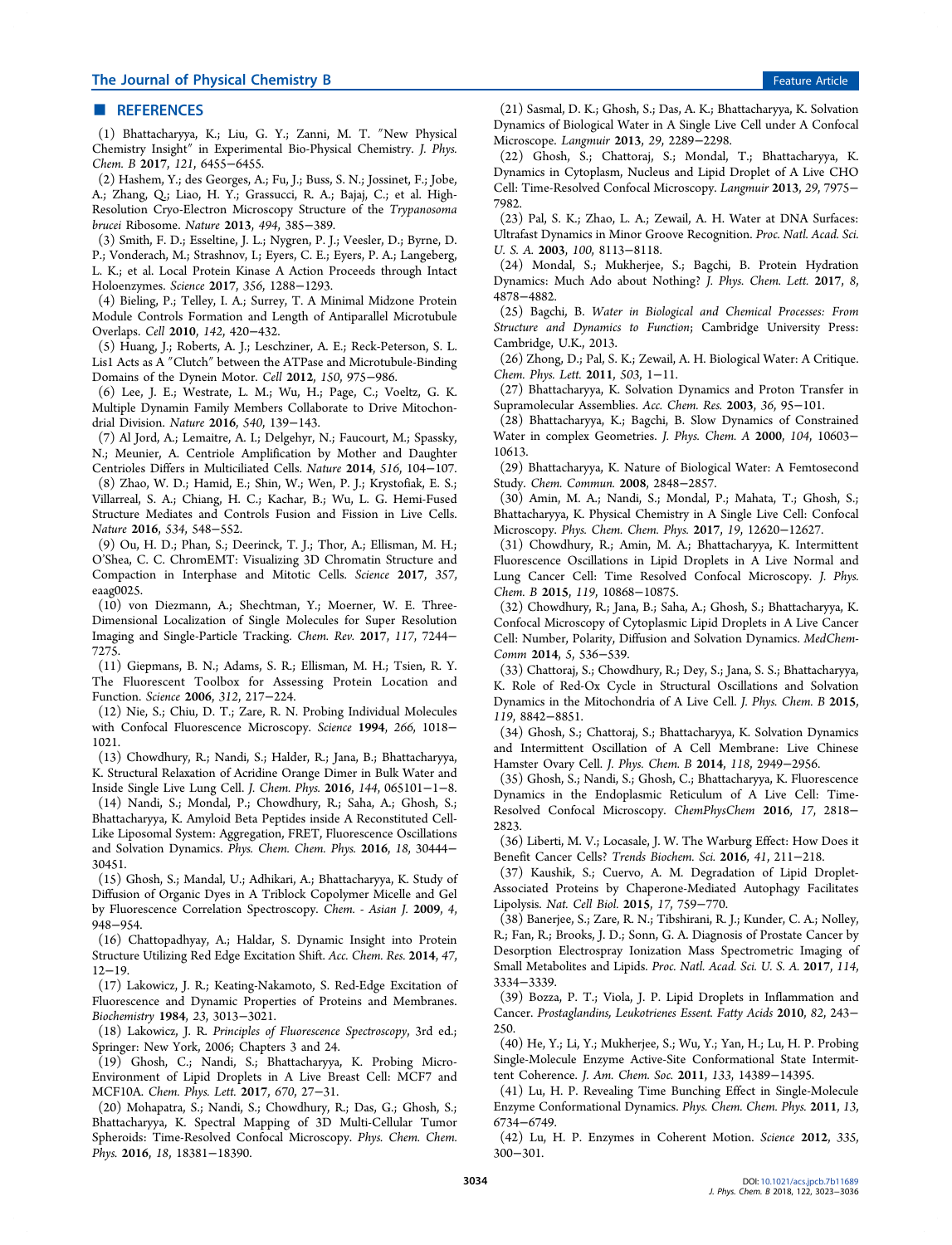# The Journal of Physical Chemistry B Feature Article **Feature Article Feature Article**

(43) Bhunia, D.; Chowdhury, R.; Ghosh, S.; Bhattacharyya, K. Fluorescence Fluctuation of Antigen-Antibody Complex: Circular Dichroism, FCS and smFRET of Enhanced GFP and its Antibody. *Phys. Chem. Chem. Phys.* 2015, *17*, 25250−25259.

(44) Mondal, P.; Chattoraj, S.; Chowdhury, R.; Bhunia, D.; Ghosh, S.; Bhattacharyya, K. Direct Observation of Growth and Shrinkage of Microtubules by Single Molecule Forster Resonance Energy Transfer. *Phys. Chem. Chem. Phys.* 2015, *17*, 6687−6690.

(45) Ghosh, C.; Bhunia, D.; Ghosh, S.; Jana, B.; Ghosh, S.; Bhattacharyya, K. Fluorescence Probing of Fluctuating Microtubule using a Covalent Fluorescent Probe: Effect of Taxol. *Chemistry Select* 2016, *1*, 1841−1847.

(46) Domnisoru, C.; Kinkhabwala, A. A.; Tank, D. W. Membrane Potential Dynamics of Grid Cells. *Nature* 2013, *495*, 199−204.

(47) Wang, M.; Kaufman, R. J. The Impact of the Endoplasmic Reticulum Protein-Folding Environment on Cancer Development. *Nat. Rev. Cancer* 2014, *14*, 581−597.

(48) Dupont, G.; Combettes, L.; Bird, G. S.; Putney, J. W. Calcium Oscillations. *Cold Spring Harbor Perspect. Biol.* 2011, *3*, a004226−1− 18.

(49) Anelli, T.; Alessio, M.; Bachi, A.; Bergamelli, L.; Bertoli, G.; Camerini, S.; Mezghrani, A.; Ruffato, E.; Simmen, T.; Sitia, R. Thiol-Mediated Protein Retention in the Endoplasmic Reticulum: The Role of Erp 44. *EMBO J.* 2003, *22*, 5015−5022.

(50) Richardson, D. S.; Gregor, C.; Winter, F. R.; Urban, N. T.; Sahl, S. J.; Willig, K. I.; Hell, S. W. SRpHi Ratiometric pH Biosensors for Super-Resolution Microscopy. *Nat. Commun.* 2017, *8*, No. 577, DOI: 10.1038/s41467-017-00606-4.

(51) Yamaguchi, S.; Bhattacharyya, K.; Tahara, T. Acid-Base Equilibrium at an Aqueous Interface: pH Spectrometry by Heterodyne-Detected Electronic Sum Frequency Generation. *J. Phys. Chem. C* 2011, *115*, 4168−4173.

(52) Chowdhury, R.; Saha, A.; Mandal, A. K.; Jana, B.; Ghosh, S.; Bhattacharyya, K. Excited State Proton Transfer in the Lysosome of Live Lung Cells: Normal and Cancer Cells. *J. Phys. Chem. B* 2015, *119*, 2149−2156.

(53) Sen Mojumdar, S.; Chowdhury, R.; Mandal, A. K.; Bhattacharyya, K. In What Time Scale Proton Transfer Takes Place in A Live CHO Cell? *J. Chem. Phys.* 2013, *138*, 215102−1−9.

(54) Drescher, D.; Traub, H.; Büchner, T.; Jakubowski, N.; Kneipp, J. Properties of In Situ Generated Gold Nanoparticles in the Cellular Context. *Nanoscale* 2017, *9*, 11647−11656.

(55) Jin, Q.; Li, M.; Polat, B.; Paidi, S. K.; Dai, A.; Zhang, A.; Pagaduan, J. V.; Barman, I.; Gracias, D. H. Mechanical Trap Surface-Enhanced Raman Spectroscopy for Three-Dimensional Surface Molecular Imaging of Single Live Cells. *Angew. Chem., Int. Ed.* 2017, *56*, 3822−3826.

(56) Pandey, R.; Paidi, S. K.; Valdez, T. A.; Zhang, C.; Spegazzini, N.; Dasari, R. R.; Barman, I. Noninvasive Monitoring of Blood Glucose with Raman Spectroscopy. *Acc. Chem. Res.* 2017, *50*, 264−272.

(57) Zheng, J.; Nicovich, P. R.; Dickson, R. M. Highly Fluorescent Noble-Metal Quantum Dots. *Annu. Rev. Phys. Chem.* 2007, *58*, 409− 431.

(58) Choi, S.; Dickson, R. M.; Yu, J. Developing Luminescent Silver Nanodots for Biological Applications. *Chem. Soc. Rev.* 2012, *41*, 1867− 1891.

(59) Cui, H.; Hu, D.; Zhang, J.; Gao, G.; Chen, Z.; Li, W.; Gong, P.; Sheng, Z.; Cai, L. Gold Nanoclusters−Indocyanine Green Nanoprobes for Synchronous Cancer Imaging, Treatment, and Real-Time Monitoring Based on Fluorescence Resonance Energy Transfer. *ACS Appl. Mater. Interfaces* 2017, *9*, 25114−25127.

(60) Wang, C.; Chen, J.; Talavage, T.; Irudayaraj, J. Gold Nanorod/ Fe3O<sup>4</sup> Nanoparticle ″Nano-Pearl-Necklaces″ for Simultaneous Targeting, Dual-Mode Imaging, and Photothermal Ablation of Cancer Cells. *Angew. Chem., Int. Ed.* 2009, *48*, 2759−2763.

(61) Nair, L. V.; Nazeer, S. S.; Jayasree, R. S.; Ajayaghosh, A. Fluorescence Imaging Assisted Photodynamic Therapy Using Photosensitizer-Linked Gold Quantum Clusters. *ACS Nano* 2015, *9*, 5825− 5832.

(62) Chattoraj, S.; Bhattacharyya, K. Fluorescent Gold Nano-Cluster inside A Live Breast Cell: Etching and Higher Uptake in Cancer Cell. *J. Phys. Chem. C* 2014, *118*, 22339−22346.

(63) Chattoraj, S.; Amin, M. A.; Jana, B.; Mohapatra, S.; Ghosh, S.; Bhattacharyya, K. Selective Killing of Breast Cancer Cells by Doxorubicin Loaded Fluorescent Gold Nano-Cluster: Confocal Microscopy and FRET. *ChemPhysChem* 2016, *17*, 253−259.

(64) Chattoraj, S.; Amin, M. A.; Bhattacharyya, K. Cytochrome c-Capped Fluorescent Gold Nanoclusters: Imaging of Live Cells and Delivery of Cytochrome c. *ChemPhysChem* 2016, *17*, 2088−2095.

(65) Chattoraj, S.; Amin, M. A.; Mohapatra, S.; Ghosh, S.; Bhattacharyya, K. Cancer Cell Imaging by In Situ Generated Gold Nano-Clusters. *ChemPhysChem* 2016, *17*, 61−68.

(66) Chaudhari, K.; Xavier, P. L.; Pradeep, T. Understanding the Evolution of Luminescent Gold Quantum Clusters in Protein Templates. *ACS Nano* 2011, *5*, 8816−8827.

(67) Xu, Y.; Sherwood, J.; Qin, Y.; Crowley, D.; Bonizzoni, M.; Bao, Y. The Role of Protein Characteristics in the Formation and Fluorescence of Au Nanoclusters. *Nanoscale* 2014, *6*, 1515−1524.

(68) Chen, Y. S.; Kamat, P. V. Glutathione-Capped Gold Nanoclusters as Photosensitizers. Visible Light-Induced Hydrogen Generation in Neutral Water. *J. Am. Chem. Soc.* 2014, *136*, 6075− 6082.

(69) Stamplecoskie, K. G.; Kamat, P. V. Size-Dependent Excited State Behavior of Glutathione-Capped Gold Clusters and Their Light-Harvesting Capacity. *J. Am. Chem. Soc.* 2014, *136*, 11093−11099.

(70) Badugu, R.; Szmacinski, H.; Ray, K.; Descrovi, E.; Ricciardi, S.; Zhang, D.; Chen, J.; Huo, Y.; Lakowicz, J. R. Fluorescence Spectroscopy with Metal−Dielectric Waveguides. *J. Phys. Chem. C* 2015, *119*, 16245−16255.

(71) Aly, S. M.; AbdulHalim, L. G.; Besong, T. M.; Soldan, G.; Bakr, O. M.; Mohammed, O. F. Ultrafast Static and Diffusion-Controlled Electron Transfer at Ag<sub>29</sub> Nanocluster/Molecular Acceptor Interfaces. *Nanoscale* 2016, *8*, 5412−5416.

(72) Tanaka, S.; Miyazaki, J.; Tiwari, D. K.; Jin, T.; Inouye, Y. Fluorescent Platinum Nanoclusters: Synthesis, Purification, Characterization, and Application to Bioimaging. *Angew. Chem., Int. Ed.* 2011, *50*, 431−435.

(73) Tiwari, J. N.; Nath, K.; Kumar, S.; Tiwari, R. N.; Kemp, K. C.; Le, N. H.; Youn, D. H.; Lee, J. S.; Kim, K. S. Stable Platinum Nanoclusters on Genomic DNA-Graphene Oxide with a High Oxygen Reduction Reaction Activity. *Nat. Commun.* 2013, *4*, No. 2221, DOI: 10.1038/ncomms3221.

(74) Chowdhury, M. H.; Chakraborty, S.; Lakowicz, J. R.; Ray, K. Feasibility of Using Bimetallic Plasmonic Nanostructures to Enhance the Intrinsic Emission of Biomolecules. *J. Phys. Chem. C* 2011, *115*, 16879−16891.

(75) Wang, Y.; Su, H.; Xu, C.; Li, G.; Gell, L.; Lin, S.; Tang, Z.; Häkkinen, H.; Zheng, N. An Intermetallic Au<sub>24</sub>Ag<sub>20</sub> Superatom Nanocluster Stabilized by Labile Ligands. *J. Am. Chem. Soc.* 2015, *137*, 4324−4327.

(76) Barthel, M. J.; Angeloni, I.; Petrelli, A.; Avellini, T.; Scarpellini, A.; Bertoni, G.; Armirotti, A.; Moreels, I.; Pellegrino, T. Synthesis of Highly Fluorescent Copper Clusters Using Living Polymer Chains as Combined Reducing Agents and Ligands. *ACS Nano* 2015, *9*, 11886− 11897.

(77) Ghosh, S.; Das, N. K.; Anand, U.; Mukherjee, S. Photostable Copper Nanoclusters: Compatible Förster Resonance Energy-Transfer Assays and A Nanothermometer. *J. Phys. Chem. Lett.* 2015, *6*, 1293− 1298.

(78) Liu, C.; Yang, B.; Tyo, E.; Seifert, S.; DeBartolo, J.; von Issendorff, B.; Zapol, P.; Vajda, S.; Curtiss, L. A. Carbon Dioxide Conversion to Methanol over Size-Selected  $Cu<sub>4</sub>$  Clusters at Low Pressures. *J. Am. Chem. Soc.* 2015, *137*, 8676−8679.

(79) Russo, A.; DeGraff, W.; Friedman, N.; Mitchell, J. B. Selective Modulation of Glutathione Levels in Human Normal versus Tumor Cells and Subsequent Differential Response to Chemotherapy Drugs. *Cancer Res.* 1986, *46*, 2845−2848.